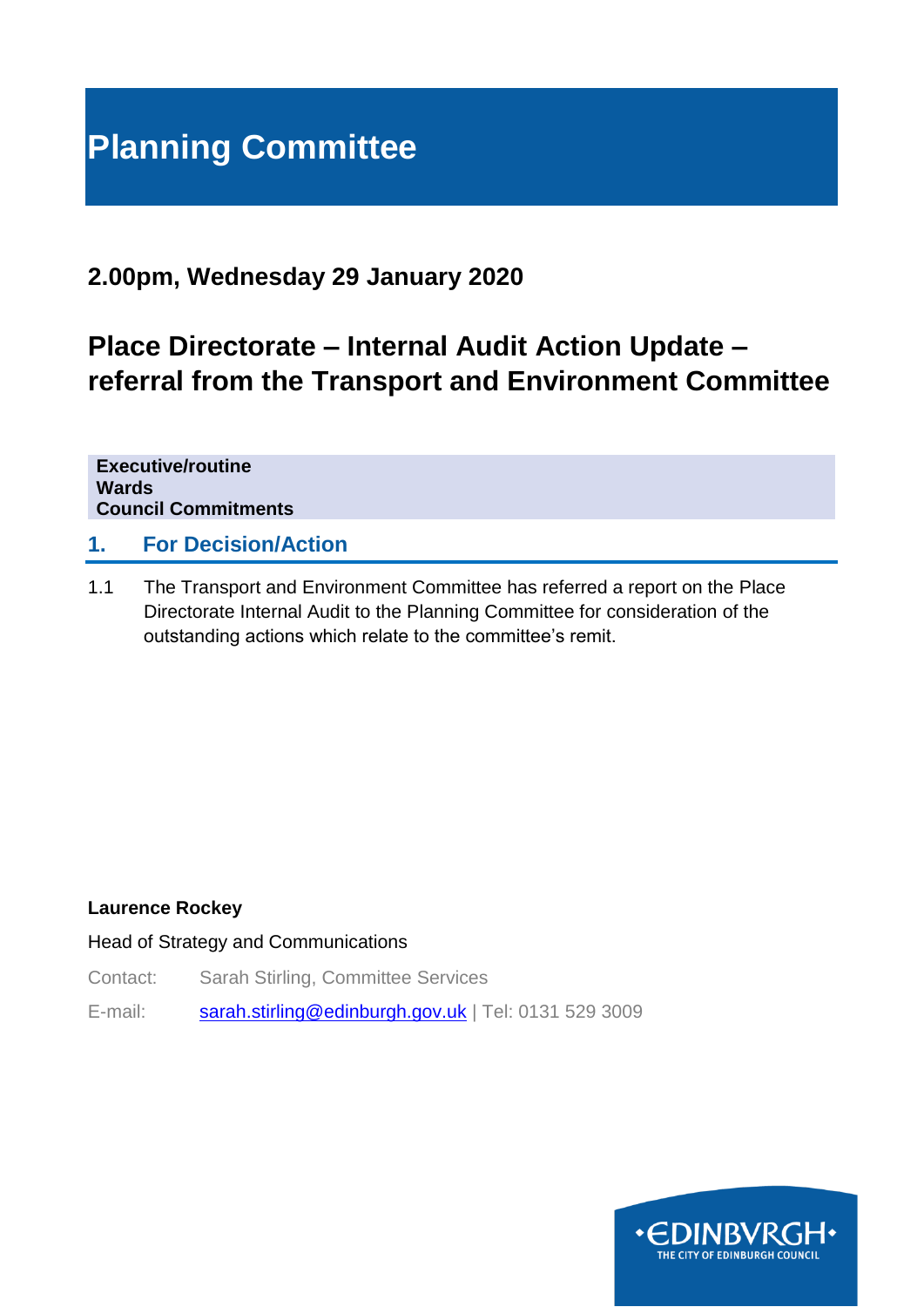# **Place Directorate – Internal Audit Action Update**

## **2. Terms of Referral**

- 2.1 An update was provided following Internal Audit's annual opinion for the City of Edinburgh Council for the financial year ended 31 March 2019 and the outcomes of Internal Audits completed at the end of the 2018/19 Internal Audit Plan which had either a Council-wide finding and were applicable to all Directorates or were specific to the Place Directorate.
- 2.2 The Transport and Environment Committee agreed:
	- 2.2.1 To note the 2018/19 Internal Audit opinion and the associated summary findings from the final audits undertaken in the plan relevant to the Place **Directorate**
	- 2.2.2 To note the position in respect of the current open and overdue internal audit findings relating to the Place Directorate, particularly in respect of the actions which were within the responsibility of Transport and Environment Committee.
	- 2.2.3 To refer the report to Planning Committee and Policy and Sustainability to consider the outstanding/overdue actions which related to their Committee remit.
	- 2.2.4 To refer the report and any feedback from the Committee to the next available meeting of the Governance, Risk and Best Value Committee.

### **3. Background Reading/ External References**

3.1 Webcast of the Transport [and Environment Committee –](https://edinburgh.public-i.tv/core/portal/webcast_interactive/458271) 5 December 2019

#### **4. Appendices**

4.1 Appendix 1 – Report by the Executive Director of Place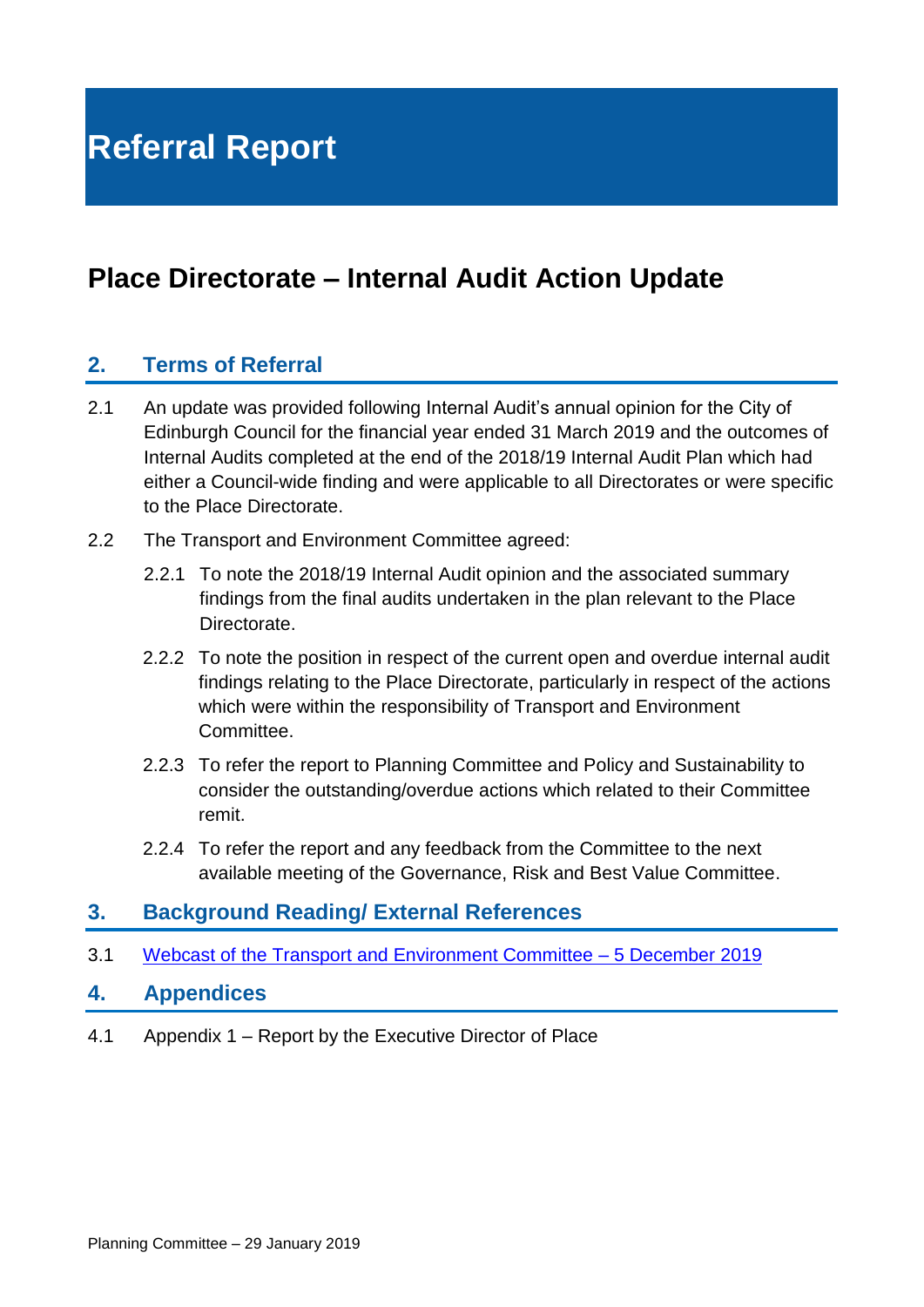# **Transport and Environment Committee**

# **10.00am, Thursday, 5 December 2019**

# **Place Directorate – Internal Audit Action Update**

| <b>Executive/routine</b><br><b>Wards</b><br><b>Council Commitments</b> | <b>Executive</b><br>All |
|------------------------------------------------------------------------|-------------------------|
|                                                                        |                         |

### **1. Recommendations**

- 1.1 It is recommended that the Committee:
	- 1.1.1 Note the 2018/19 Internal Audit opinion and the associated summary findings from the final audits undertaken in the plan relevant to the Place Directorate;
	- 1.1.2 Note the position in respect of the current open and overdue internal audit findings relating to the Place Directorate, particularly in respect of the actions which are within the responsibility of Transport and Environment Committee;
	- 1.1.3 Refer this report to Planning Committee and Policy and Sustainability to consider the outstanding/overdue actions which relate to their Committee remit; and
	- 1.1.4 Agrees to refer this report and any feedback from the Committee to the next available meeting of the Governance, Risk and Best Value Committee.

#### **Paul Lawrence**

Executive Director of Place

E-mail: paul.lawrence@edinburgh.gov.uk | Tel: 0131 529 7325

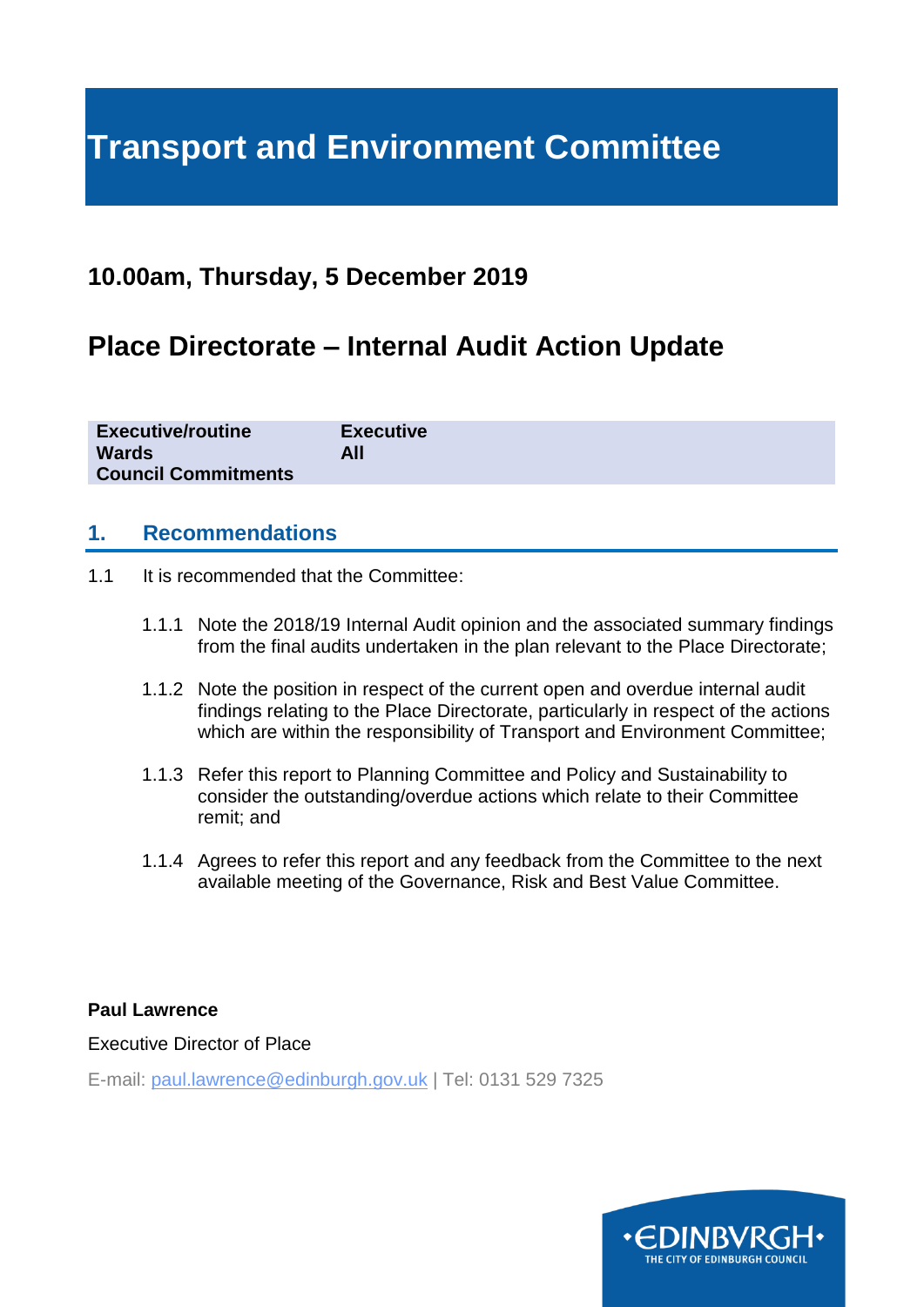**Report**

# **Place Directorate - Internal Audit Action Updates**

## **2. Executive Summary**

- 2.1 This report follows Internal Audit's annual opinion for the City of Edinburgh Council for the financial year ended 31 March 2019 and the outcomes of Internal Audits completed at the end of the 2018/19 Internal Audit Plan which have either a Councilwide finding and are applicable to all Directorates or are specific to the Place Directorate.
- 2.2 No 'Critical' Internal Audit findings were raised during the course of 2018/19 and the total number of findings and High rated findings raised had decreased when compared to prior years. However, a number of significant weaknesses in the Council's overall control environment were identified by Internal Audit.
- 2.3 It was the Chief Internal Auditor's independent and professional opinion that the Council's established control environment; governance and risk management arrangements had not adapted or evolved sufficiently to support effective management of the changing risk environment and the Council's most significant risks, putting achievement of the Council's objectives at risk.
- 2.4 Consequently, Internal Audit reported a 'red' rated opinion, with an assessment towards the middle of this category, reflecting that significant enhancements are required to the Council's established control environment; governance; and risk management arrangements to ensure that the Council's most significant risks are effectively mitigated and managed. This outcome remained unchanged when compared to the Internal Audit opinion presented for the 2017/18 financial year.
- 2.5 The completion of the 2018/19 Internal Audit plan brought with it a number of reports which identified management actions for the Place Directorate to address.

### **3. Background**

3.1 The objective of Internal Audit (IA) is to provide high quality independent audit assurance over the control environment established to manage the Council's most significant risks, and their overall governance and risk management arrangements in accordance with Public Sector Internal Audit Standards (PSIAS) requirements.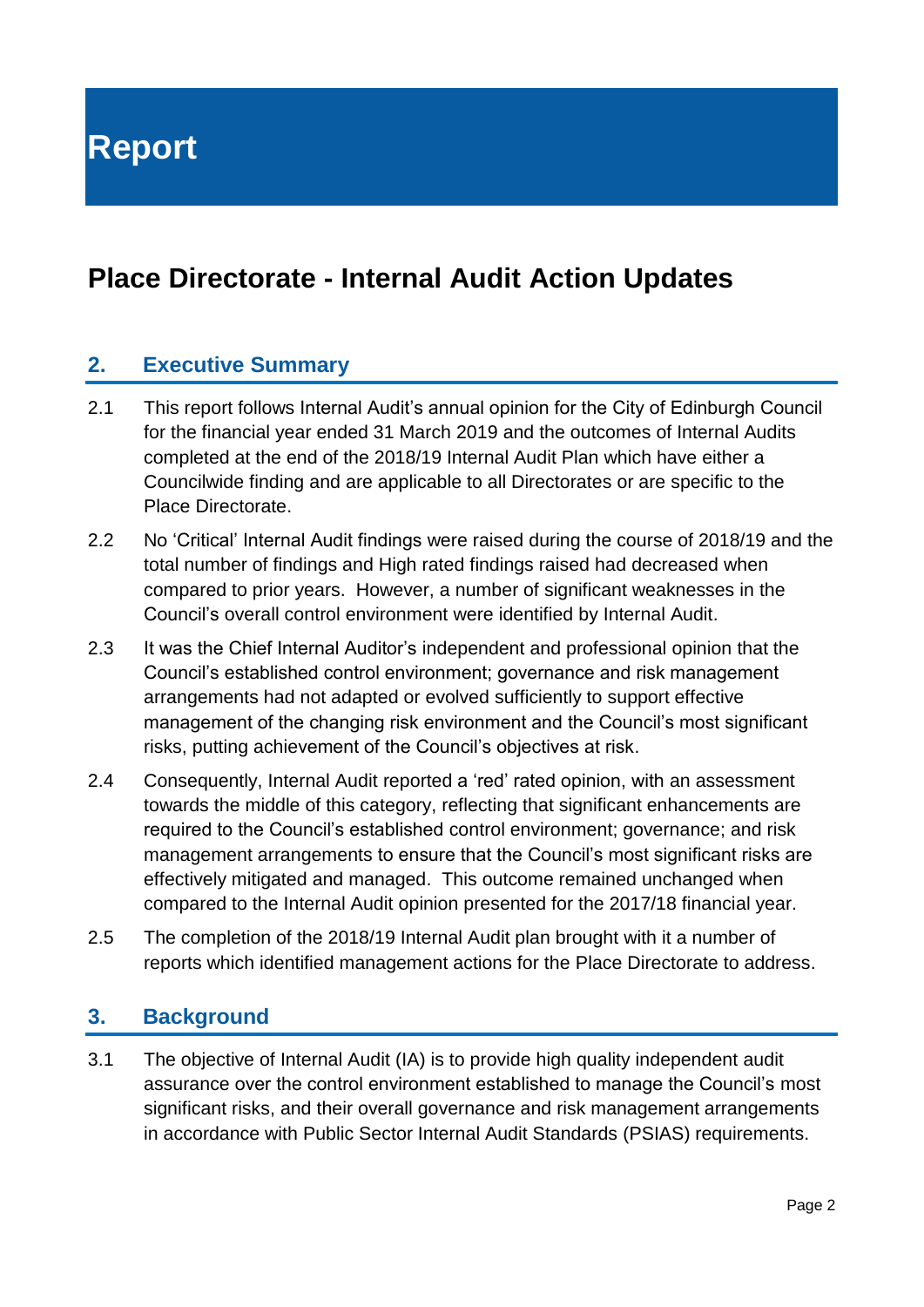- 3.2 It is the responsibility of the Council's Chief Internal Auditor to provide an independent and objective annual opinion on the adequacy and effectiveness of the Council's control environment and governance and risk management frameworks in line with PSIAS requirements. The opinion is provided to the Governance, Risk, and Best Value Committee and should be used to inform the Council's Annual Governance Statement. The IA Opinion for 2018/19 was considered by Governance, Risk and Best Value Committee on [13 August 2019.](https://democracy.edinburgh.gov.uk/documents/s4694/Annual%20Internal%20Audit%20Opinion%202018-19_inc%20appendicies_FINAL.pdf)
- 3.3 Where control weaknesses are identified, Internal Audit findings are raised, and management agree actions and timescales by which they will address the gaps identified.
- 3.4 It is the responsibility of management to address and rectify the weaknesses identified via timely implementation of these agreed management actions.
- 3.5 The IA definition of an overdue finding is any finding where all agreed management actions have not been implemented by the final date agreed by management and recorded in Internal Audit reports. Management actions are kept under review on a regular basis and revised timescales can be identified as the actions are being implemented. If the revised implementation date is after the original date agreed by management, these will show as overdue.
- 3.6 IA is not the only source of assurance provided to the Council as there are a number of additional assurance sources including: external audit, regulators and inspectorates, that the Committee should equally consider when forming their view on the design and effectiveness of the Council's control environment, governance and risk management arrangements.
- 3.7 On 13 August 2019, Governance, Risk and Best Value Committee requested that a summary of outstanding overdue IA actions should be reported to the relevant Executive Committee.

## **4. Main report**

#### **Internal Audit Opinion 2018/19**

- 4.1 IA considered that significant enhancements were required to the Council's control environment, governance and risk management arrangements to ensure that the Council's most significant risks were effectively mitigated and managed and raised an overall 'red' rated opinion, with an assessment towards the middle of this category. This opinion aligned with the outcome reported for the 2017/18 financial year and was subject to the inherent limitations of internal audit (covering both the control environment and the assurance provided over controls).
- 4.2 No 'Critical' IA findings were raised for 2018/19 and the total number of findings (including High rated findings) raised had decreased when compared to prior years, which highlighted some positive improvement. However, a number of new and significant weaknesses in the Council's control environment had been identified,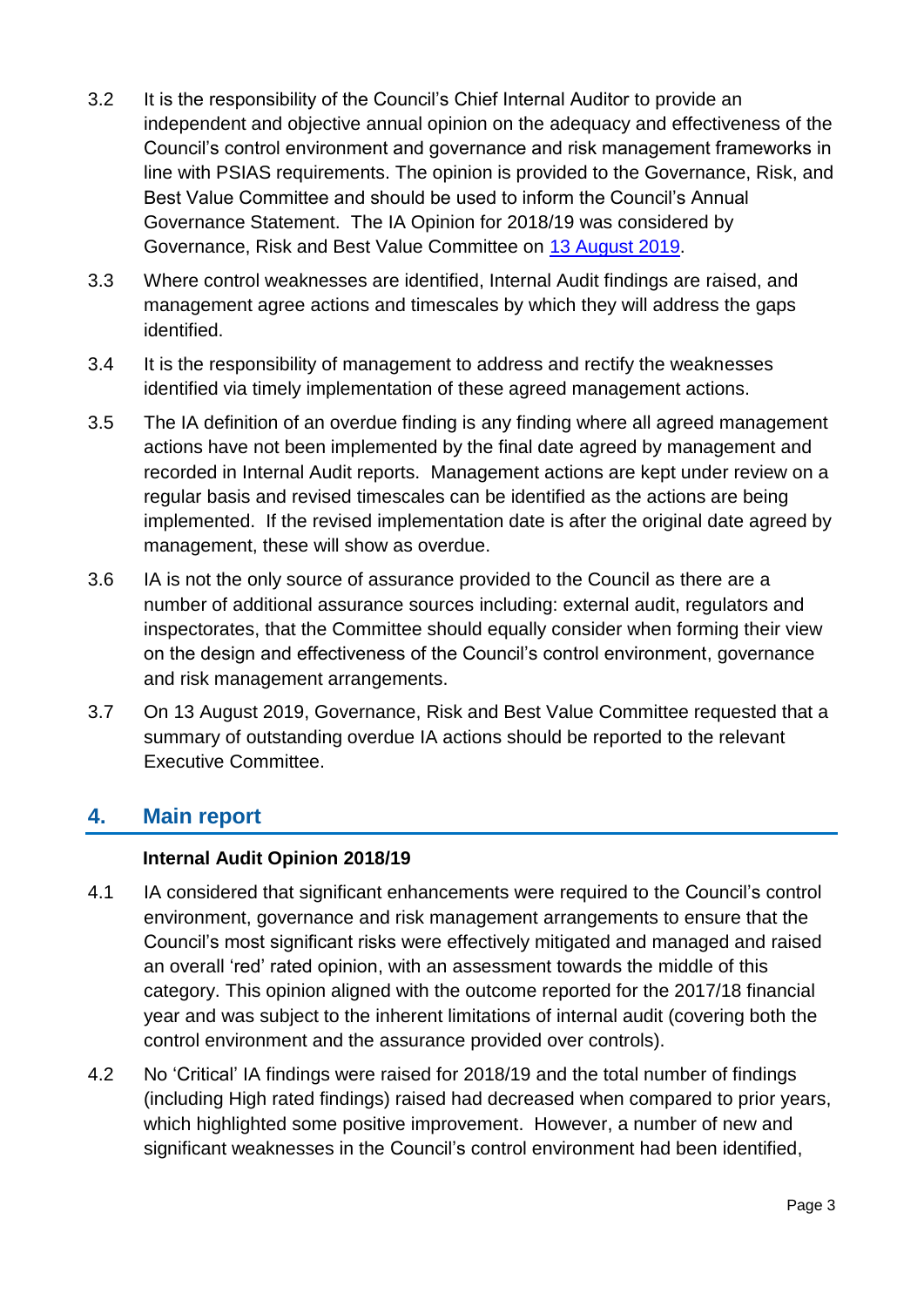together with an increased trend in the percentage and ageing of overdue IA findings as at 31 March 2019 in comparison to prior years.

4.3 Consequently, whilst it was IA's opinion that whilst some progress was evident, the Council's established control environment; governance; and risk management frameworks had not yet adapted sufficiently to support effective management of the changing risk environment and the Council's most significant risks, putting achievement of the Council's objectives at risk.

#### **Open and Overdue Internal Audit actions as at 23 September 2019**

4.4 At 23 September 2019 the Council had a total of 87 overdue management actions as outlined below in Figure 1. Of these, 73 were outstanding actions with 14 which had been passed to IA for review across the directorates/divisions.



4.5 Of these 87 management actions, nine are associated with High rated findings. Two of these are the responsibility of the Place directorate, as detailed in Figure 2 below: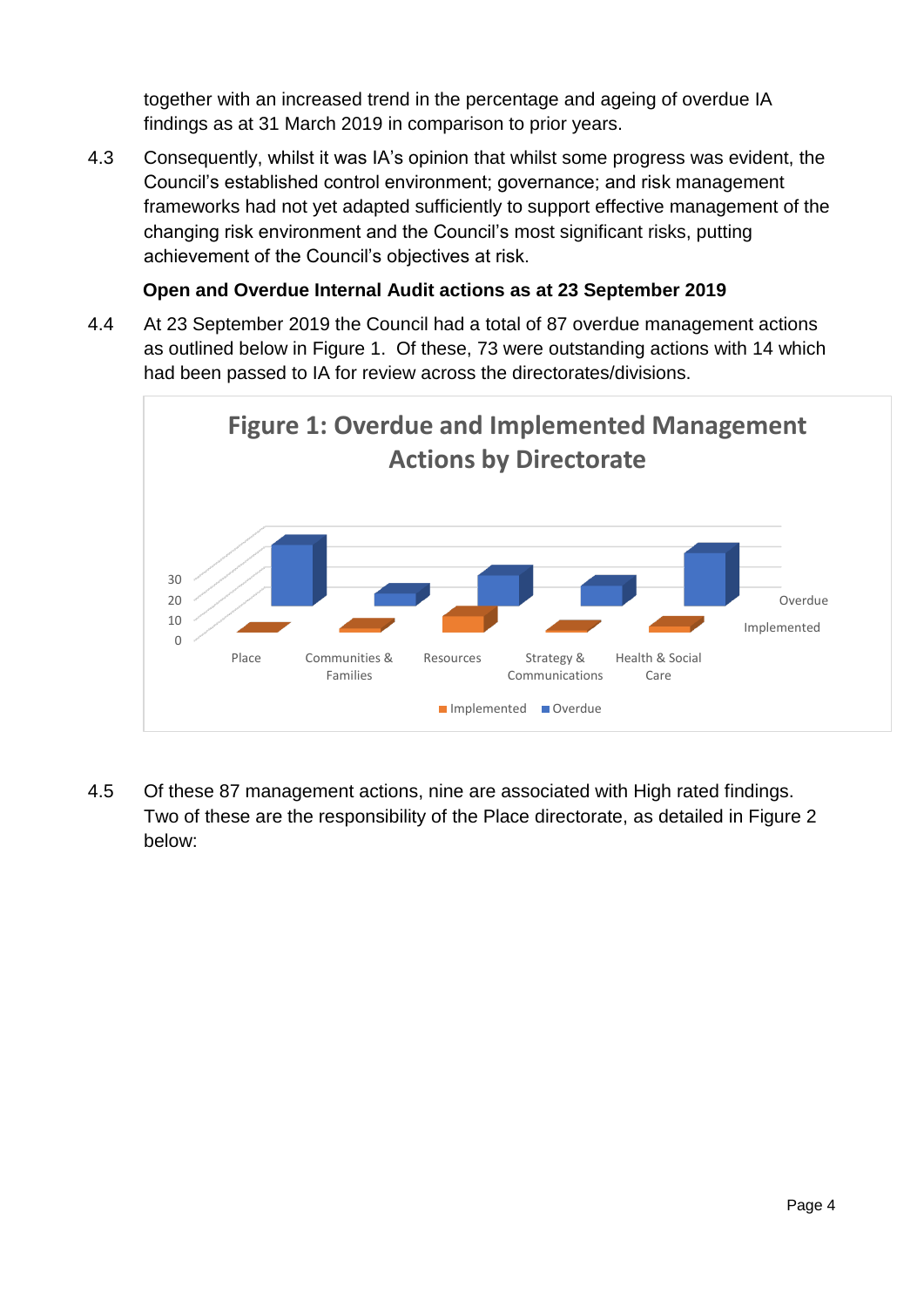

- 4.6 There are 12 IA's which have been carried out and which the Place Directorate has outstanding/overdue actions. Of these, there are 29 management actions which are being progressed but are not yet closed.
- 4.7 A summary of these actions is outlined in appendix 1. This update covers the actions as outstanding at 22 October 2019.
- 4.8 There have been five further actions added to the outstanding management actions for Place Directorate. Of these, three have been implemented and evidence is with IA for closure. Two further actions are currently being progressed and should be closed shortly.
- 4.9 In addition to these actions, which are deemed to be both open and overdue, there are a range of findings that are currently open but are not overdue. These continue to be tracked and managed by the Executive Director of Place and the Place Directorate Heads of Service.

# **5. Next Steps**

5.1 The Place Directorate is actively managing the response to the internal audit findings and progress against these is reviewed at the Corporate Leadership Team on a monthly basis. The Executive Director of Place continues to review the IA actions relevant to the Place Directorate on a quarterly basis at Senior Management Team meetings. In addition, the Culture, Place Development and Place Management teams also review IA actions regularly (as appropriate) to ensure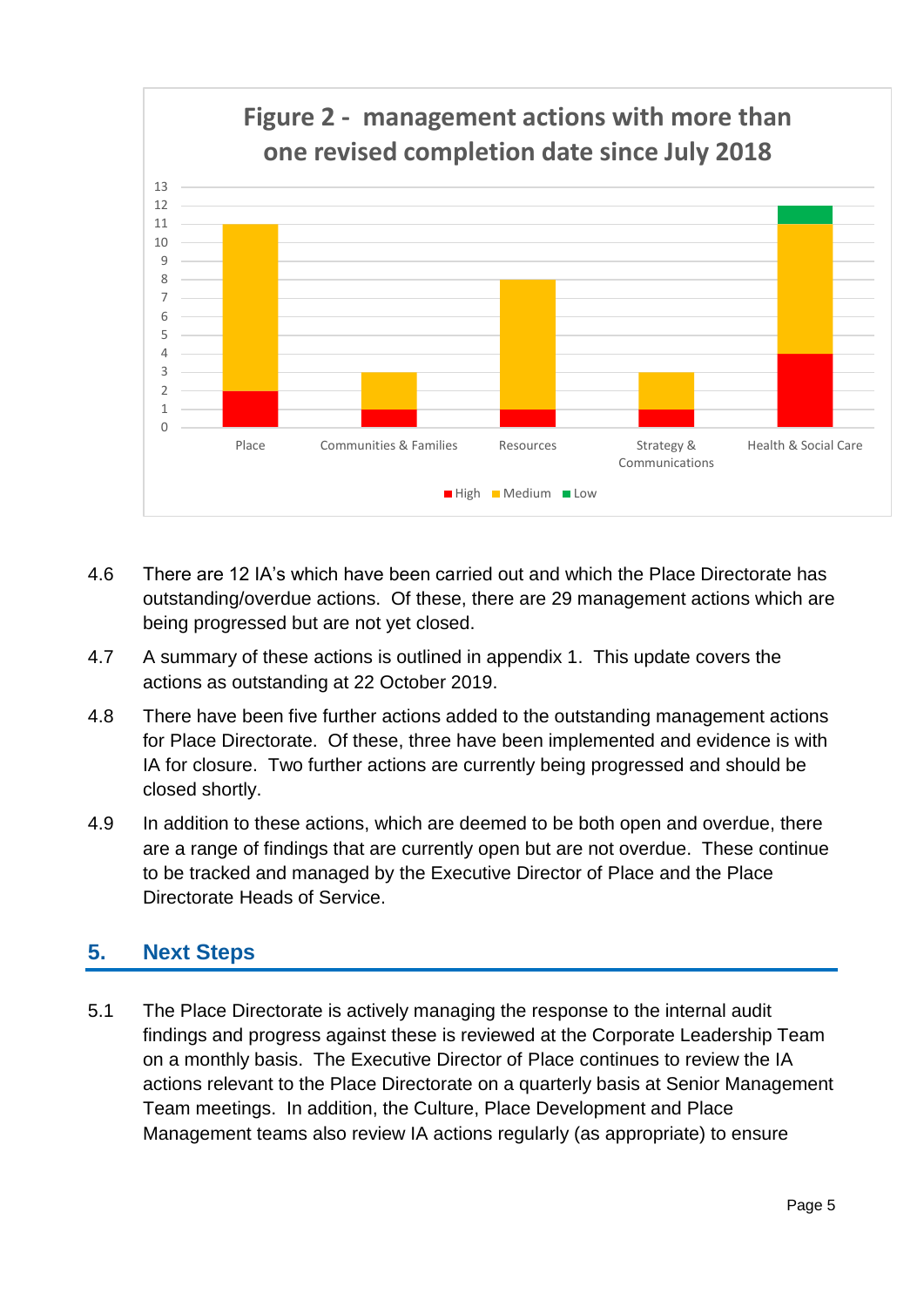regular review, identification of issues, timely completion, evidence and closure of IA actions. This remains a priority for all Divisions within the Directorate.

# **6. Stakeholder/Community Impact**

6.1 As with all internal audit related findings, this report highlights that the Council is currently exposed to a level of risk that puts achievement of its objectives at risk and which could potentially impact services delivered and support provided to citizens, stakeholders, and community groups.

## **7. Background reading/external references**

7.1 None.

## **8. Appendices**

8.1 Appendix 1 - Internal Audit Overdue Management Actions as at 22 October 2019.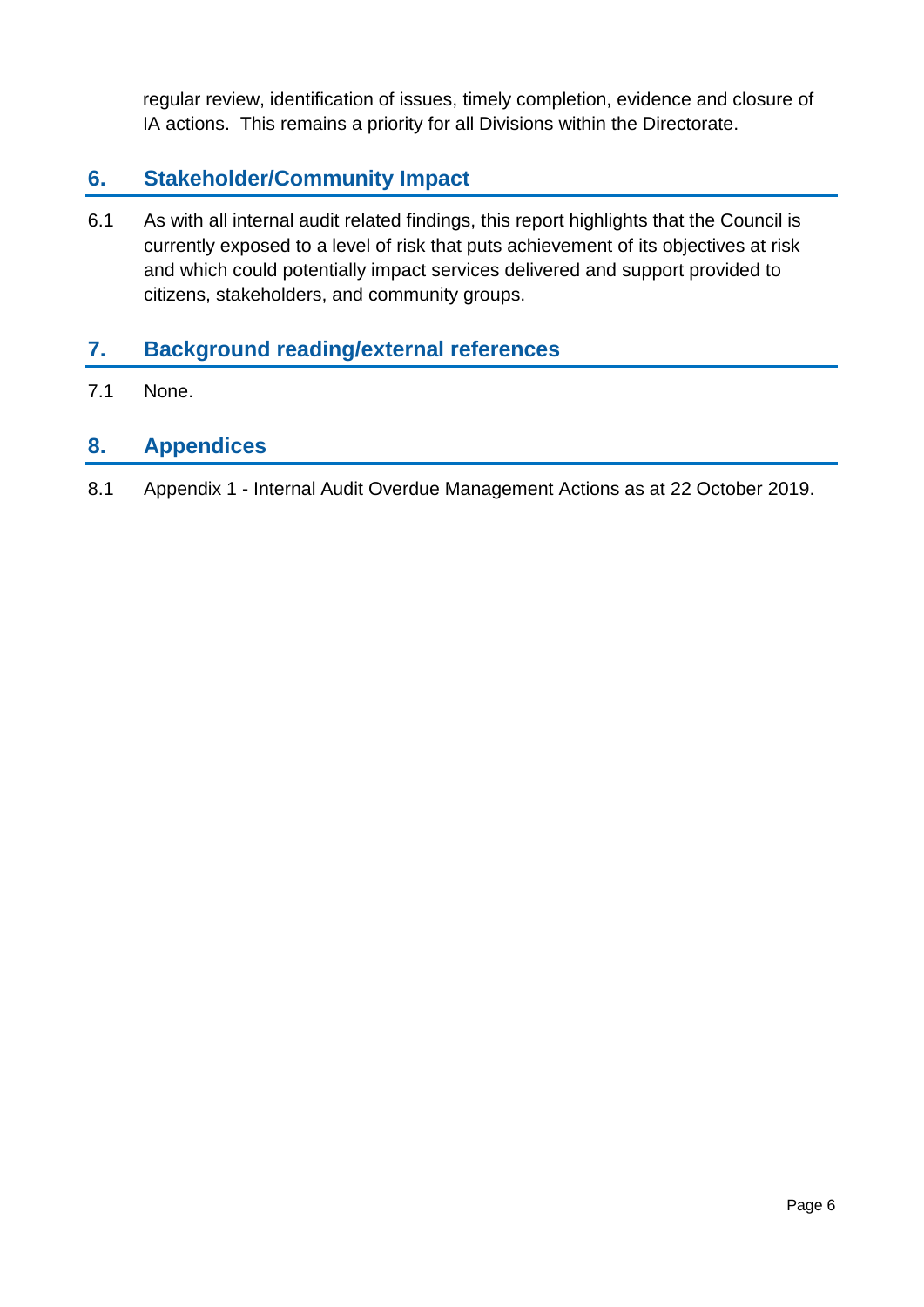# **Appendix 1 – Place Internal Audit Overdue Management Actions as at 22 October 2019**

#### **Glossary of terms**

- Project This is the name of the audit report.
- Owner The Executive Director responsible for implementation of the action.
- Issue Type This is the priority of the audit finding, categorised as Critical, High, Medium, Low and Advisory.
- Issue This is the name of the finding.
- Status This is the current status of the management action.
	- These are categorised as Pending (the action is open and there has been no progress towards implementation), Started (the action is open and work is ongoing to implement the management action), Implemented (the service area believe the action has been implemented and this is with Internal Audit for validation).
- Agreed Management action This is the action agreed between Internal Audit and Management to address the finding.
- Estimated date the original agreed implementation date.
- Revised date the current revised date. **Red** formatting in the dates field indicates the last revised date is overdue.
- Number of revisions the number of times the date has been revised post implementation of TeamCentral. **Amber** formatting in the dates field indicates the date has been revised more than once.
- Contributor Officers involved in implementation of an agreed management action.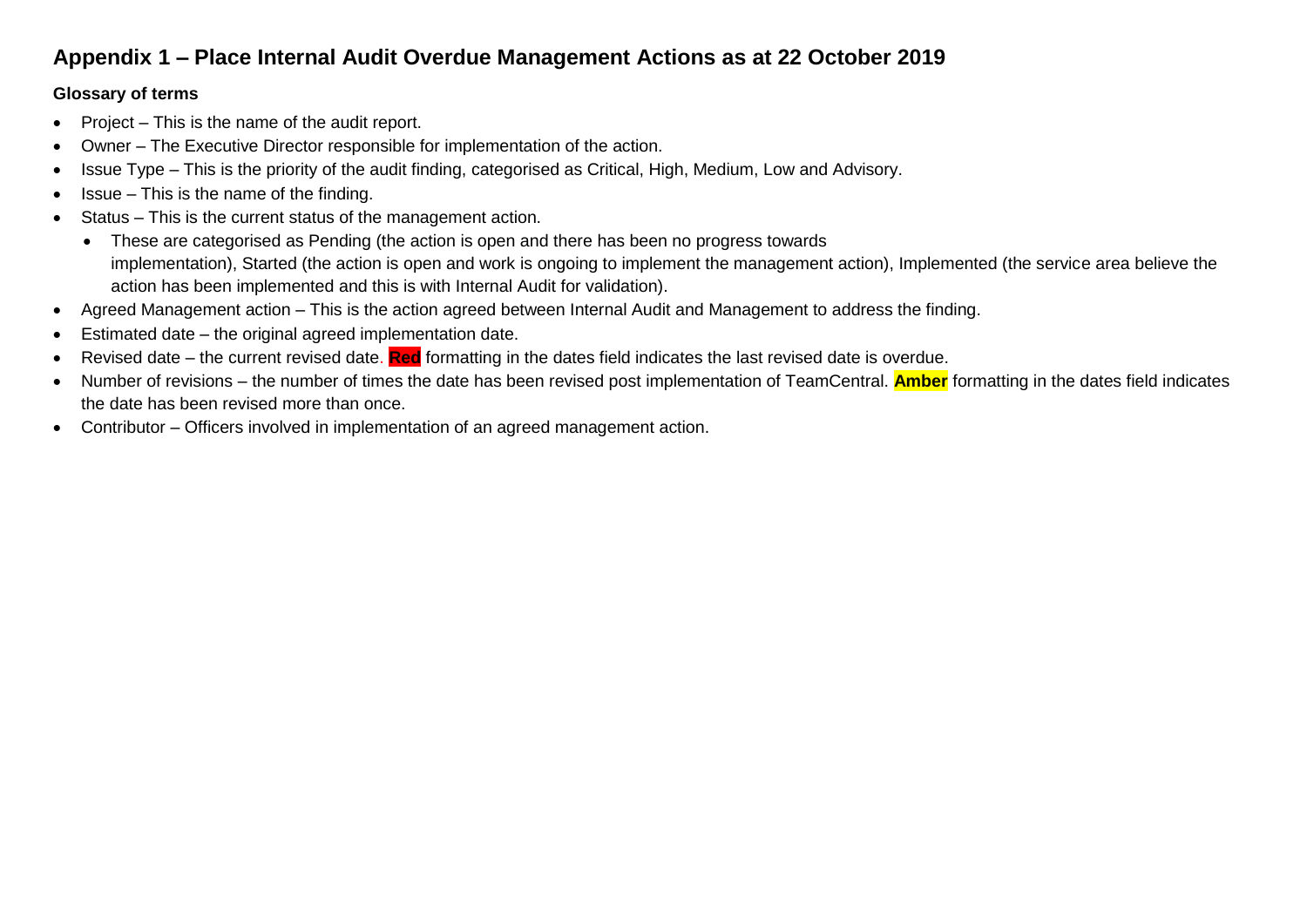#### **Transport and Environment**

| Audit/Issue                                                                                                                                                       | <b>Issue</b><br><b>Type</b> | <b>August Status/</b><br><b>Status Update</b> | <b>Agreed Management Action</b>                                                                                                                                                                                                                                                                                                                                                                                                           | Original<br>Implementation<br>Date | <b>Revised</b><br>Implementation<br><b>Date</b> | <b>Notes</b>                                                                                                                                                                          |
|-------------------------------------------------------------------------------------------------------------------------------------------------------------------|-----------------------------|-----------------------------------------------|-------------------------------------------------------------------------------------------------------------------------------------------------------------------------------------------------------------------------------------------------------------------------------------------------------------------------------------------------------------------------------------------------------------------------------------------|------------------------------------|-------------------------------------------------|---------------------------------------------------------------------------------------------------------------------------------------------------------------------------------------|
| Street Lighting and<br><b>Traffic Signals</b><br><b>Traffic Signals: UTC</b><br>system access controls                                                            | Medium                      | Implemented                                   | Access rights will be<br>removed for staff leaving (or<br>changing) roles with access<br>rights for all users reviewed<br>annually. An annual<br>frequency is appropriate as<br>users require access to the<br>Council network in order to<br>access the UTC. If leavers<br>are removed from the<br>Council network, they would<br>need to download the UTC<br>application onto a personal<br>device to maintain access to<br>the system. | 30/09/2019                         | N/A                                             | This action remains<br>overdue. Management<br>action is being taken to<br>address this.                                                                                               |
| Street Lighting and<br><b>Traffic Signals</b><br>Street Lighting and<br><b>Traffic Signals: Process</b><br>and quality assurance<br>documentation and<br>training | Low                         | Pending                                       | <b>Street Lighting and Traffic</b><br><b>Signals Operational Guides</b><br>will be developed,<br>implemented, and reviewed<br>to ensure that processes<br>align with current regulatory<br>requirements. Operational<br>Guides will be implemented<br>within six months of<br>implementation of the<br>Roads Improvement Plan,<br>or by 30 September 2019,<br>whichever comes first.                                                      | 30/09/2019                         | 30/07/2020                                      | A revised<br>implementation date<br>has been submitted as<br>management have<br>assessed that it was<br>not possible to<br>implement this action<br>within the original<br>timescale. |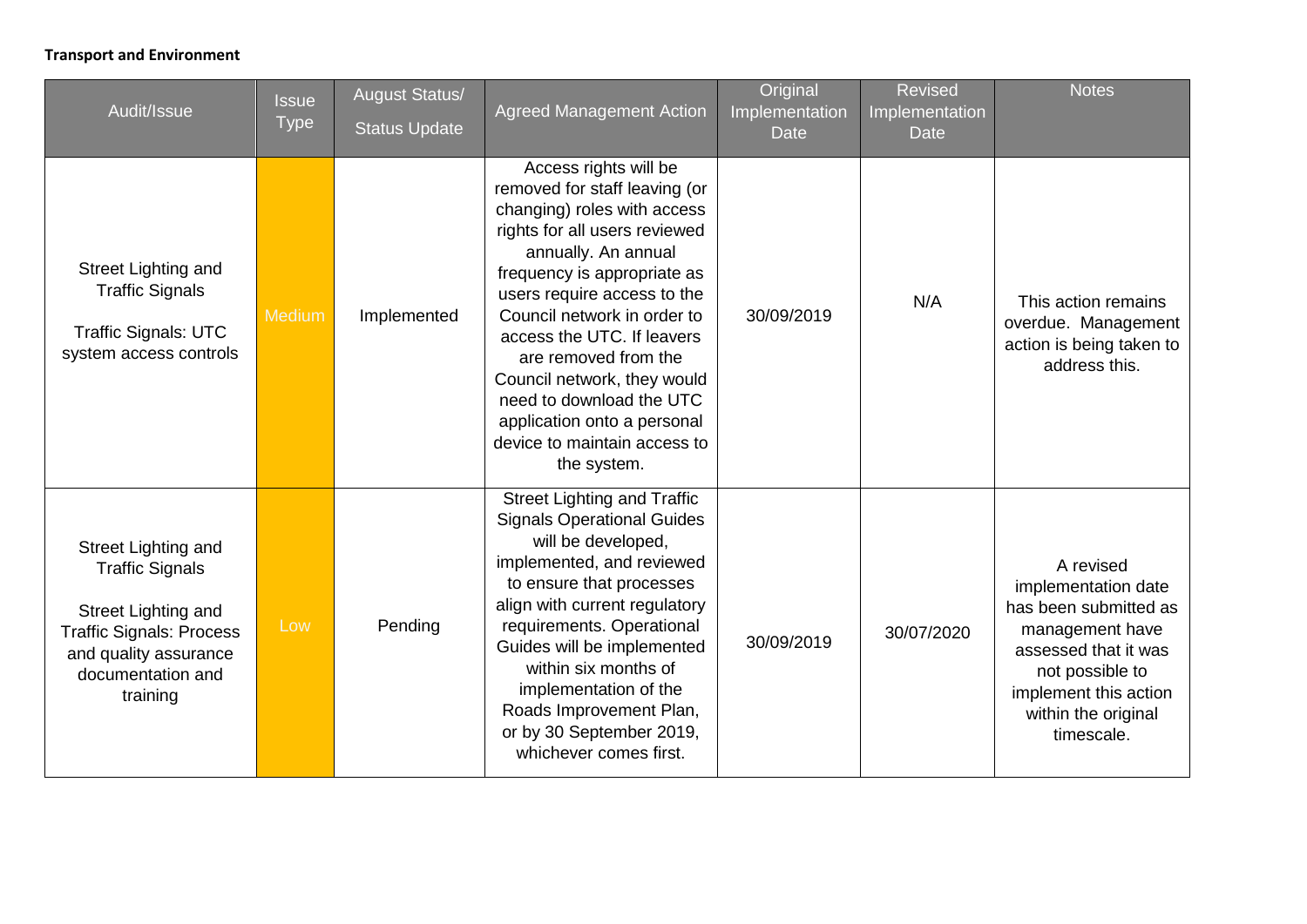| Audit/Issue                                                                                       | <b>Issue</b><br><b>Type</b> | <b>August Status/</b><br><b>Status Update</b> | <b>Agreed Management Action</b>                                                                                                                                                                                                                                                                      | Original<br>Implementation<br><b>Date</b> | <b>Revised</b><br>Implementation<br><b>Date</b> | <b>Notes</b>                                                                                                                                                                          |
|---------------------------------------------------------------------------------------------------|-----------------------------|-----------------------------------------------|------------------------------------------------------------------------------------------------------------------------------------------------------------------------------------------------------------------------------------------------------------------------------------------------------|-------------------------------------------|-------------------------------------------------|---------------------------------------------------------------------------------------------------------------------------------------------------------------------------------------|
| <b>Trams to Newhaven</b><br><b>Tram Project</b><br>Governance                                     | Medium                      | Pending                                       | Recommendation agreed.<br>The action note, and<br>outstanding matters log will<br>be reinstated as a standing<br>agenda item. The Board<br>will monitor progress of<br>outstanding actions and<br>matters and ensure that<br>completion of follow-up<br>action supporting decisions<br>is completed. | 30/08/2019                                | 29/11/2019                                      | A revised<br>implementation date<br>has been submitted as<br>management have<br>assessed that it was<br>not possible to<br>implement this action<br>within the original<br>timescale  |
| Port Facility Security Plan<br><b>Resilience and Risk</b><br>Management<br><b>Risk Register</b>   | Low                         | Pending                                       | The most appropriate risk<br>register to record and<br>manage the specific risks<br>associated with the<br>operation of Hawes Pier will<br>be identified; and the risks<br>will be recorded; rated; and<br>matched to the established<br>controls.                                                   | 31/05/2019                                | 30/11/2019                                      | Information has been<br>shared with Internal<br>Audit to close this<br>action. Awaiting<br>feedback.                                                                                  |
| <b>Fleet Review</b><br>Project management and<br>governance framework -<br>Stakeholder Engagement | <b>High</b>                 | Pending                                       | An internal/external<br>stakeholder engagement<br>plan will be developed;<br>approved by the project<br>Board and applied<br>throughout the project. Any<br>key stakeholder<br>engagement actions will<br>also be reflected in the<br>project plan.                                                  | 28/06/2019                                | 31/12/2019                                      | A revised<br>implementation date<br>has been submitted as<br>management have<br>assessed that it was<br>not possible to<br>implement this action<br>within the original<br>timescale. |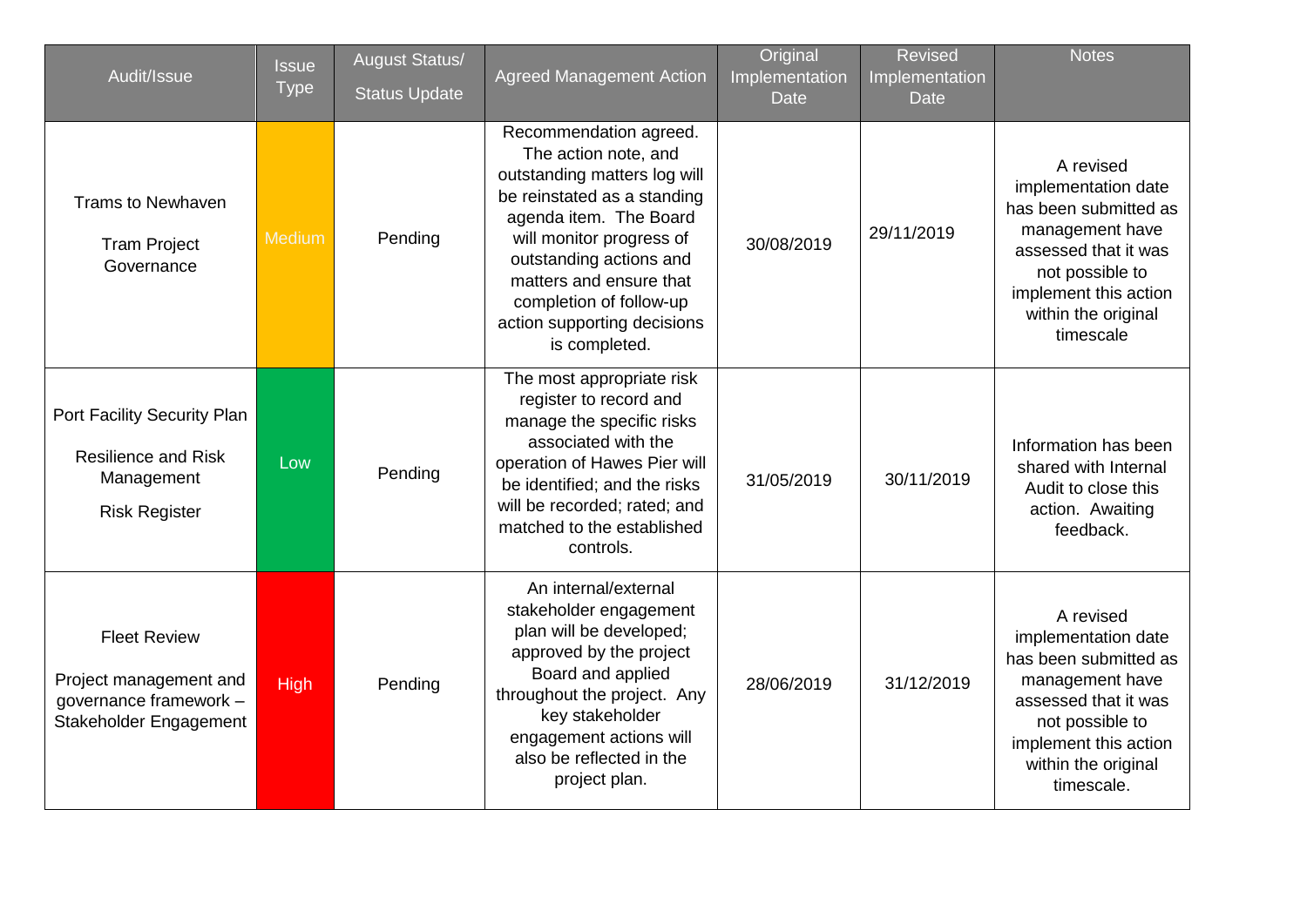| Audit/Issue                                                                                                             | <b>Issue</b><br><b>Type</b> | <b>August Status/</b><br><b>Status Update</b> | <b>Agreed Management Action</b>                                                                                                                                                                                                                                                                                                                                                                                                                                         | Original<br>Implementation<br><b>Date</b> | <b>Revised</b><br>Implementation<br><b>Date</b> | <b>Notes</b>                                                                                                                                                                          |
|-------------------------------------------------------------------------------------------------------------------------|-----------------------------|-----------------------------------------------|-------------------------------------------------------------------------------------------------------------------------------------------------------------------------------------------------------------------------------------------------------------------------------------------------------------------------------------------------------------------------------------------------------------------------------------------------------------------------|-------------------------------------------|-------------------------------------------------|---------------------------------------------------------------------------------------------------------------------------------------------------------------------------------------|
| <b>Fleet Review</b><br>Project Management and<br><b>Governance Framework</b><br><b>Procurement Strategy</b><br>and Plan | <b>High</b>                 | Pending                                       | A procurement and strategy<br>plan will be designed along<br>with the procurement team;<br>approved by the project<br>Board and used to support<br>the procurement process;<br>The request for<br>procurement will include<br>requirements in relation to<br>paperless processes and<br>compatibility with existing<br>fleet systems; and the<br>contractual position with<br>CGI regarding telematics<br>will be confirmed prior to<br>commencement of<br>procurement. | 30/07/2019                                | N/A                                             | This action remains<br>outstanding and urgent<br>management action is<br>being progressed to<br>address this<br>outstanding action.                                                   |
| <b>Fleet Review</b><br>Project management and<br>governance framework                                                   | <b>High</b>                 | <b>Started</b>                                | Project board to be finalised<br>and evidence submitted<br>indicating terms of<br>reference, meeting<br>scheduling and meeting<br>notes                                                                                                                                                                                                                                                                                                                                 | 29/03/2019                                | 31/12/2019                                      | A revised<br>implementation date<br>has been submitted as<br>management have<br>assessed that it was<br>not possible to<br>implement this action<br>within the original<br>timescale. |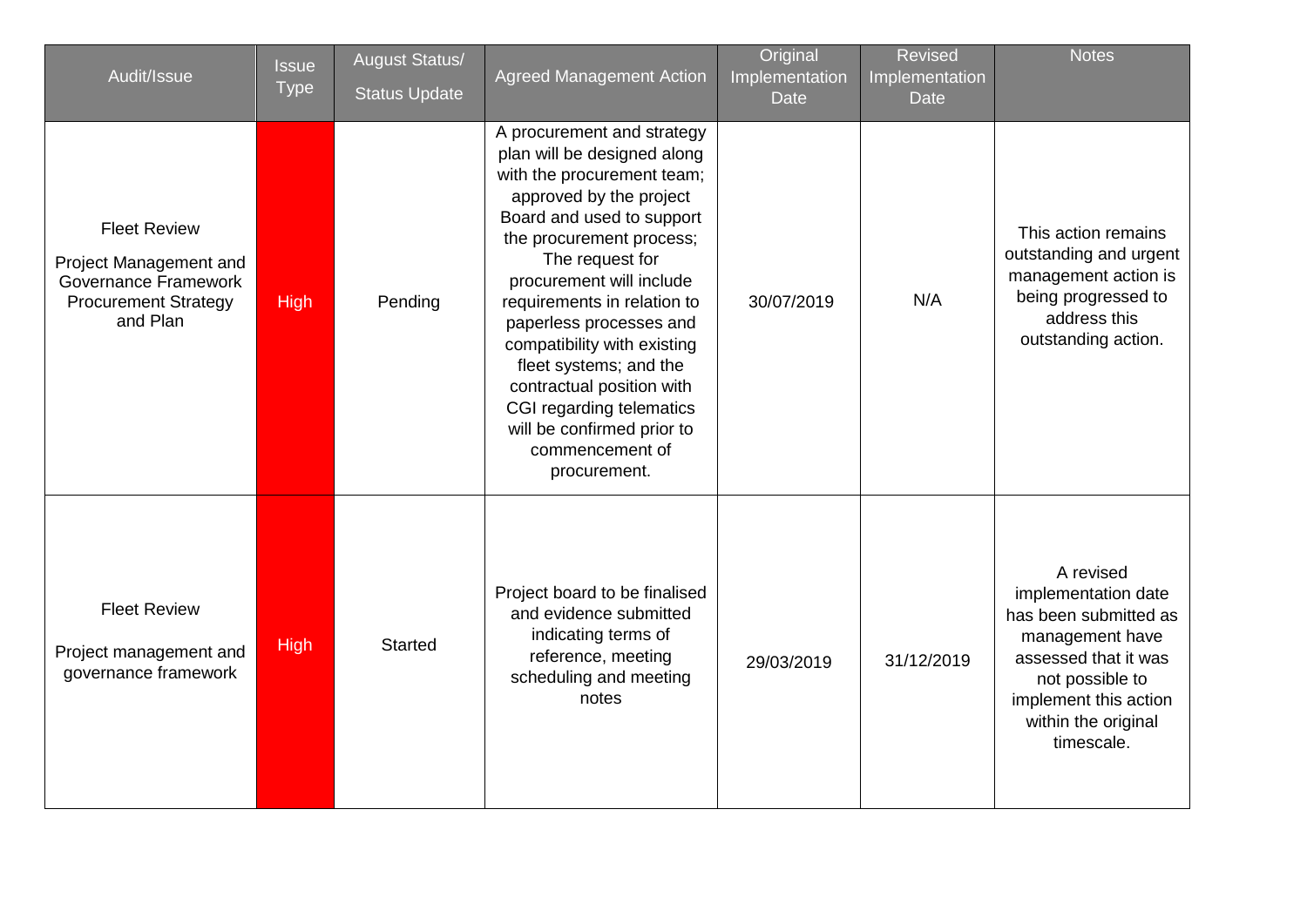| Audit/Issue                                                                                                                             | <b>Issue</b><br><b>Type</b> | <b>August Status/</b><br><b>Status Update</b> | <b>Agreed Management Action</b>                                                                                                                                                                                                                                                                                                                                                                                                                                                                                                  | Original<br>Implementation<br><b>Date</b> | <b>Revised</b><br>Implementation<br><b>Date</b> | <b>Notes</b>                                                                                                                                                                          |
|-----------------------------------------------------------------------------------------------------------------------------------------|-----------------------------|-----------------------------------------------|----------------------------------------------------------------------------------------------------------------------------------------------------------------------------------------------------------------------------------------------------------------------------------------------------------------------------------------------------------------------------------------------------------------------------------------------------------------------------------------------------------------------------------|-------------------------------------------|-------------------------------------------------|---------------------------------------------------------------------------------------------------------------------------------------------------------------------------------------|
| <b>Fleet Review</b><br>Project management and<br>governance framework                                                                   | <b>High</b>                 | <b>Started</b>                                | Agreed. The guidance<br>designed by Strategy and<br>Insight will be applied to<br>support the Fleet project<br>management framework;<br>Agreed - all documentation<br>noted above will be<br>prepared to support the<br>project; Project<br>documentation will be<br>approved by the Project<br>Board. Status reporting will<br>be provided to Strategy and<br>Insight for inclusion in the<br>CLT Change Board pack;<br>and agreed - actions will be<br>documented; allocated; and<br>monitored to confirm their<br>completion. | 28/06/2019                                | 31/12/2019                                      | A revised<br>implementation date<br>has been submitted as<br>management have<br>assessed that it was<br>not possible to<br>implement this action<br>within the original<br>timescale. |
| <b>Waste and Cleansing</b><br>Health & Safety<br>Significant incident /<br>emergency procedure<br>Incident and Escalation<br>Procedures | Medium                      | <b>Started</b>                                | Arrange workshop with<br>Resilience to understand<br>the requirements of<br>significant incident and<br>escalation procedures.<br>Develop the procedure and<br>arrange tool box talks with<br>staff to cascade the<br>procedure.                                                                                                                                                                                                                                                                                                 | 28/09/2018                                | N/A                                             | This action remains<br>outstanding and urgent<br>management action is<br>being progressed to<br>address this<br>outstanding action.                                                   |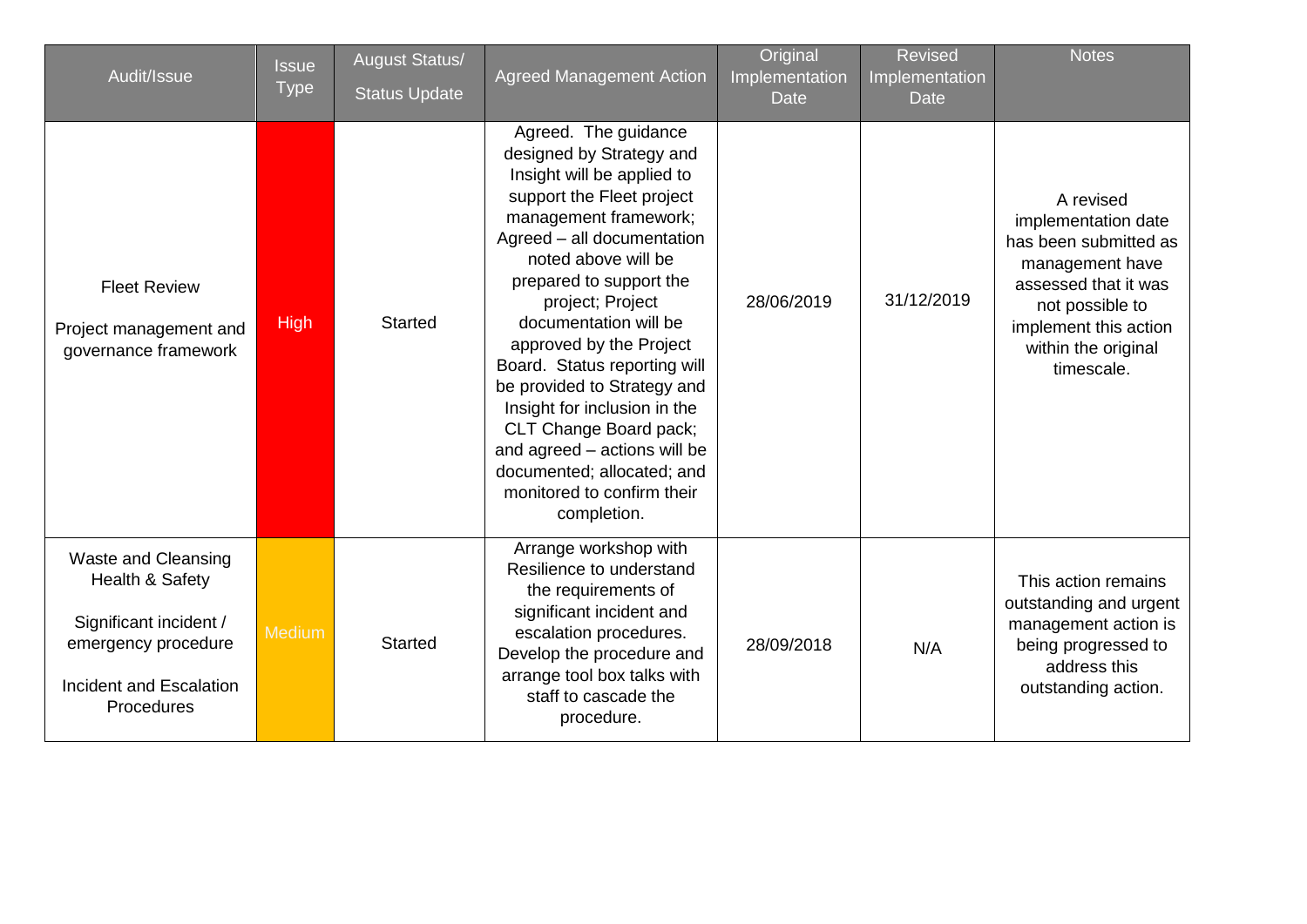| Audit/Issue                                                                                                                             | <b>Issue</b><br><b>Type</b> | <b>August Status/</b><br><b>Status Update</b> | <b>Agreed Management Action</b>                                                                                                                                           | Original<br>Implementation<br>Date | <b>Revised</b><br>Implementation<br>Date | <b>Notes</b>                                                                                                                                                                          |
|-----------------------------------------------------------------------------------------------------------------------------------------|-----------------------------|-----------------------------------------------|---------------------------------------------------------------------------------------------------------------------------------------------------------------------------|------------------------------------|------------------------------------------|---------------------------------------------------------------------------------------------------------------------------------------------------------------------------------------|
| Waste and Cleansing<br>Health & Safety<br>Operational health and<br>safety roles and<br>responsibilities - site and<br>equipment checks | Medium,                     | <b>Started</b>                                | 1. and 2 - In conjunction<br>with Property and Facilities<br>Management, produce list of<br>site and equipment checks<br>to be carried out and agree<br>responsibilities. | 31/07/2018                         | 31/10/2019                               | A revised<br>implementation date<br>has been submitted as<br>management have<br>assessed that it was<br>not possible to<br>implement this action<br>within the original<br>timescale. |
| Waste and Cleansing<br>Health & Safety<br>Operational health and<br>safety roles and<br>responsibilities                                | <b>Medium</b>               | <b>Started</b>                                | 3. and 4 - Co-develop H&S<br>Roles and Responsibilities<br>for each site and provide to<br>relevant Managers on site.                                                     | 31/10/2018                         | 31/10/2019                               | A revised<br>implementation date<br>has been submitted as<br>management have<br>assessed that it was<br>not possible to<br>implement this action<br>within the original<br>timescale. |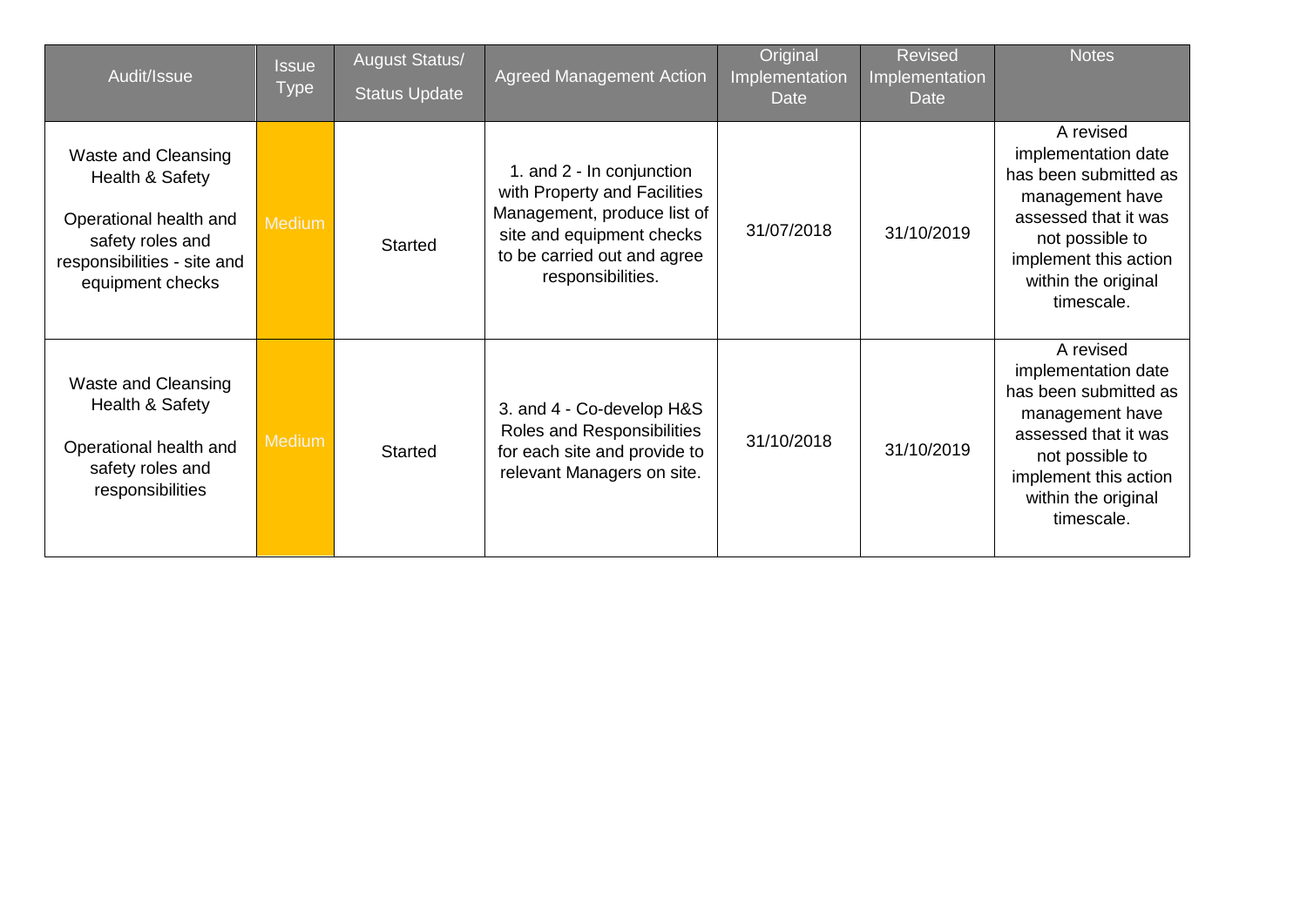#### **Planning**

| Audit/Issue                                                                                                                             | <b>Issue</b><br><b>Type</b> | <b>August Status/</b><br><b>Status Update</b> | <b>Agreed Management Action</b>                                                                                                                                                                                                                                                                            | Original<br>Implementation<br><b>Date</b> | <b>Revised</b><br>Implementation<br>Date | <b>Notes</b>                                                                                                                     |
|-----------------------------------------------------------------------------------------------------------------------------------------|-----------------------------|-----------------------------------------------|------------------------------------------------------------------------------------------------------------------------------------------------------------------------------------------------------------------------------------------------------------------------------------------------------------|-------------------------------------------|------------------------------------------|----------------------------------------------------------------------------------------------------------------------------------|
| Implementation of the<br><b>Building Standards</b><br>Continuous Improvement<br>Programme<br>Document and resource<br>management system | <b>High</b>                 | August: Overdue<br>October:<br>Implemented    | ICT are working closely with<br>the Council's IT provided,<br>CGI, to deliver an up-to-date<br>version of the document<br>management and case<br>management systems (Idox<br>and Uniform) and their<br>associated software<br>systems and will ensure that<br>these are delivered in<br>Quarter 2 2018/19. | 28/09/2018                                | 30/09/2019                               | Information has been<br>provided by the service<br>to Internal Audit to<br>evidence that this<br>action has been<br>implemented. |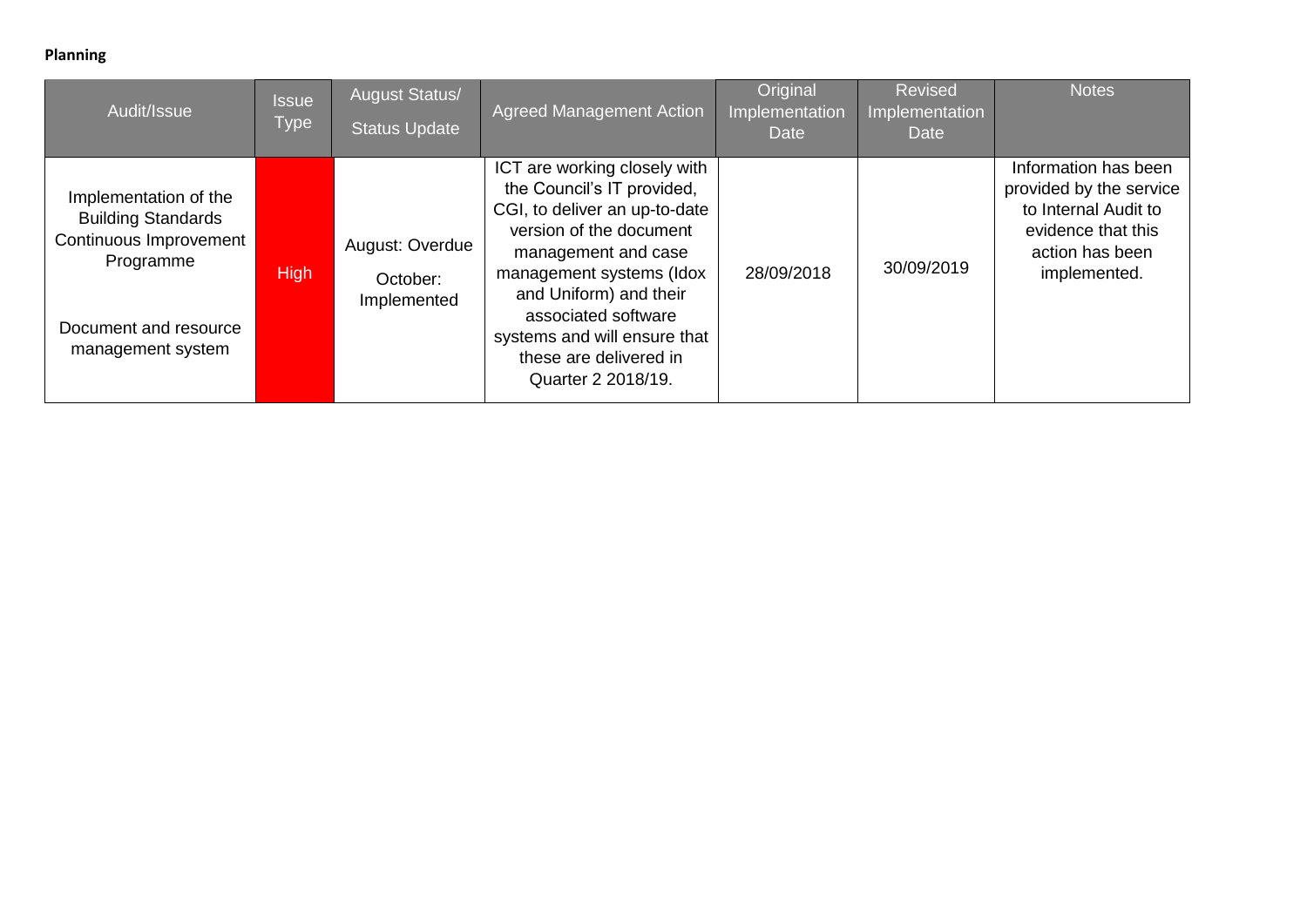| Audit/Issue                                                                                               | <b>Issue</b><br><b>Type</b> | <b>August Status/</b>           | <b>Agreed Management Action</b>                                                                                                                                                                                                                                                                                                                                                                                                                                                                                                                                                                                                                                                                                                                                                                                                                                                                                                                                                                             | Original<br>Implementation | <b>Revised</b><br>Implementation | <b>Notes</b>                                                                                                                                                                                                                                                                                                                                                                                                                       |
|-----------------------------------------------------------------------------------------------------------|-----------------------------|---------------------------------|-------------------------------------------------------------------------------------------------------------------------------------------------------------------------------------------------------------------------------------------------------------------------------------------------------------------------------------------------------------------------------------------------------------------------------------------------------------------------------------------------------------------------------------------------------------------------------------------------------------------------------------------------------------------------------------------------------------------------------------------------------------------------------------------------------------------------------------------------------------------------------------------------------------------------------------------------------------------------------------------------------------|----------------------------|----------------------------------|------------------------------------------------------------------------------------------------------------------------------------------------------------------------------------------------------------------------------------------------------------------------------------------------------------------------------------------------------------------------------------------------------------------------------------|
| Planning and S75<br><b>Developer Contributions</b><br>Backlog of Legacy<br><b>Developer Contributions</b> | <b>High</b>                 | <b>Status Update</b><br>Pending | Planning has worked with<br>Finance to identify the<br>status of legacy<br>contributions identified in<br>2015. Planning accepts that<br>the status of the remaining<br>£2.3 million backlog needs<br>to be identified, and any<br>associated actions identified<br>and recorded. Whilst an<br>agreed implementation date<br>of 30 September 2020 is<br>noted below, priority will be<br>given to completing these<br>actions as quickly as<br>possible.<br>1. The audit<br>recommendations detailed<br>above will be implemented.<br>Finance and planning will<br>work together to determine<br>the risk-based sample to be<br>included in the review for<br>the sample selected,<br>Planning will determine<br>whether or not the terms of<br>the agreement have been<br>fulfilled. Where agreements<br>have been fulfilled, Finance<br>will determine whether<br>developer contributions<br>have been received and<br>applied, where agreements<br>have not been fulfilled and<br>the Council is holding | <b>Date</b><br>31/01/2016  | Date<br>30/09/2020               | This action followed an<br>internal audit<br>undertaken in 2015. A<br>follow up audit was<br>carried out in 2018 and<br>these issues were<br>identified as still<br>requiring action. As a<br>result, the original<br>action was reopened.<br>The service has set a<br>realistic target date for<br>re-implementing this<br>action however it<br>remains under review<br>to ensure that the<br>action can be delivered<br>in time. |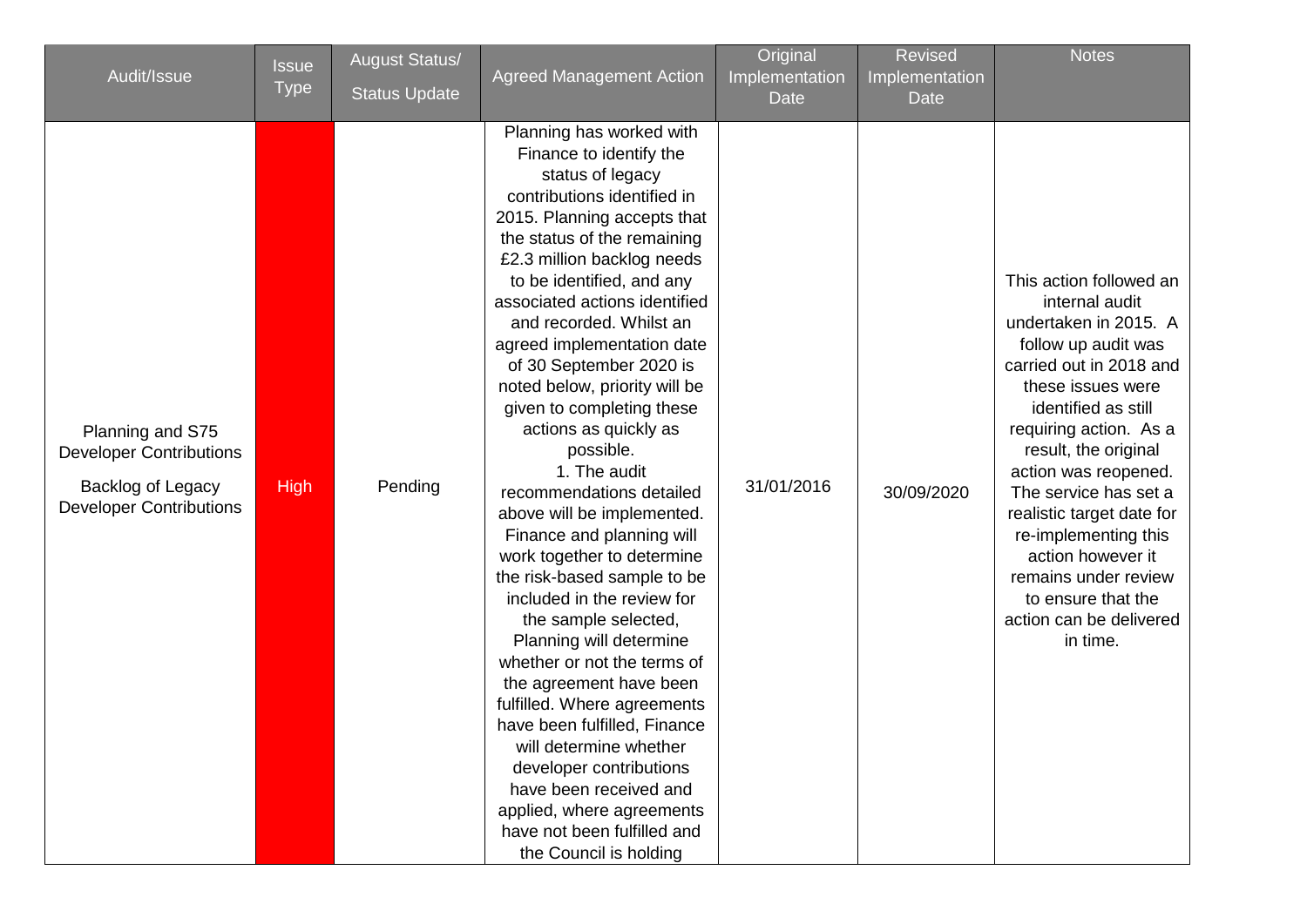| Audit/Issue | <b>Issue</b><br><b>Type</b> | <b>August Status/</b><br><b>Status Update</b> | <b>Agreed Management Action</b>                                                                                                                                                                                                                                                                                                                                                                                                                                                                                                                                                                                                                                                                                                                                                                                                                                                                       | Original<br>Implementation<br>Date | <b>Revised</b><br>Implementation<br>Date | <b>Notes</b> |
|-------------|-----------------------------|-----------------------------------------------|-------------------------------------------------------------------------------------------------------------------------------------------------------------------------------------------------------------------------------------------------------------------------------------------------------------------------------------------------------------------------------------------------------------------------------------------------------------------------------------------------------------------------------------------------------------------------------------------------------------------------------------------------------------------------------------------------------------------------------------------------------------------------------------------------------------------------------------------------------------------------------------------------------|------------------------------------|------------------------------------------|--------------|
|             |                             |                                               | developer funds, the<br>management action<br>specified at 2.3 below will be<br>applied.<br>2. An internal record will be<br>maintained of agreements<br>that have not been fulfilled<br>to prevent services from<br>drawing down contributions<br>to support any development<br>work. Developers will not be<br>advised that agreements are<br>void and no longer<br>applicable, as (under<br>legislation) only developers<br>can seek to discharge the<br>agreement; and<br>3. and 4 where agreements<br>have not been fulfilled and<br>funds are held by the<br>Council, the developer will<br>be contacted (where they<br>can be traced) to ascertain<br>whether they would accept<br>reimbursement of funds.<br>Where this is the case, a<br>value should be agreed<br>between the Council and the<br>developer that reflects<br>interest and indexation<br>(where applicable) and<br>reimbursed. |                                    |                                          |              |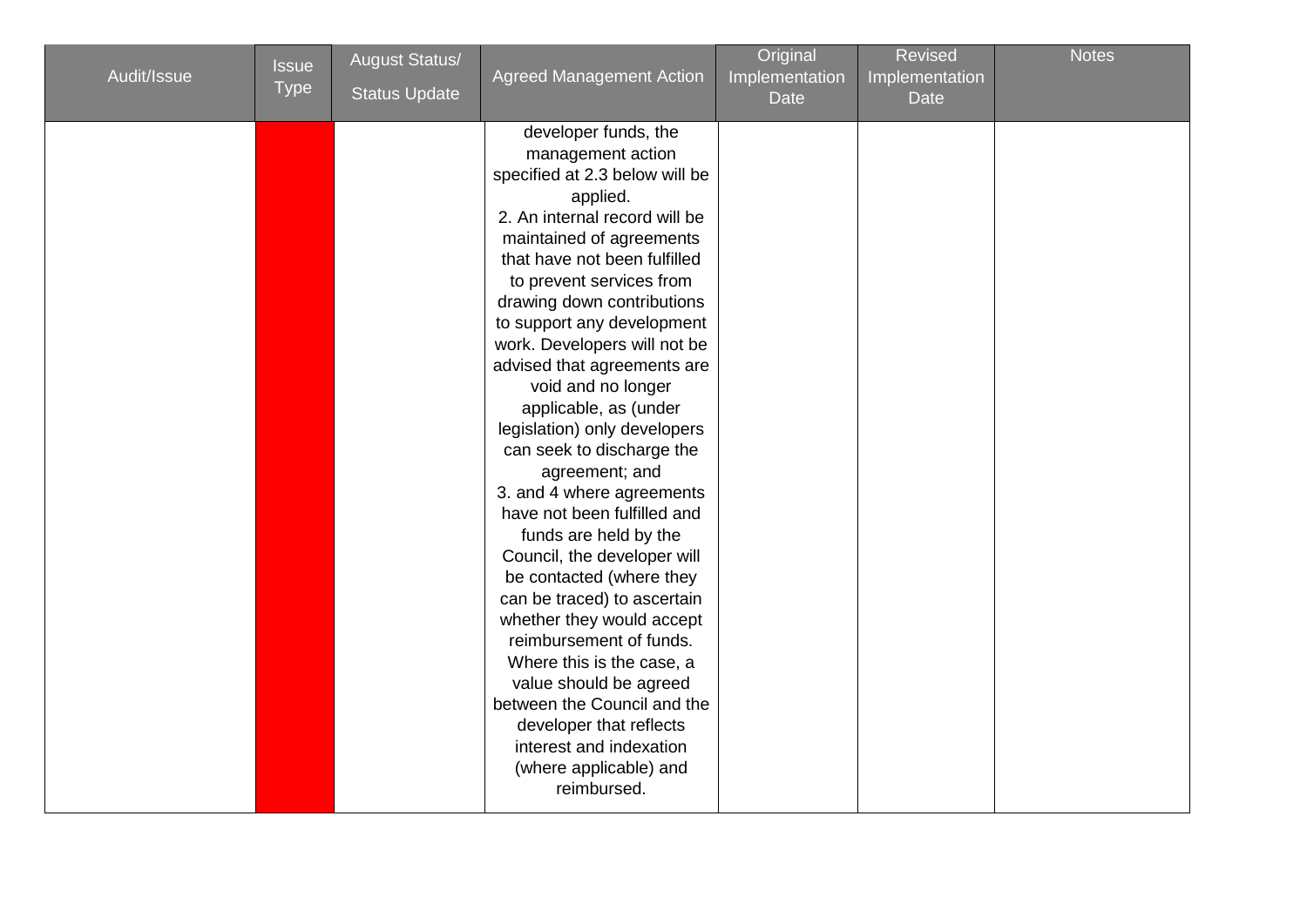| Audit/Issue                                                                                                                       | <b>Issue</b><br><b>Type</b> | <b>August Status/</b><br><b>Status Update</b> | <b>Agreed Management Action</b>                                                                                                                                                                                                                                                                                                                                                                                                                                                                                                                                                                                                                                                                                                                          | Original<br>Implementation<br><b>Date</b> | <b>Revised</b><br>Implementation<br><b>Date</b> | <b>Notes</b>                                                                                                                           |
|-----------------------------------------------------------------------------------------------------------------------------------|-----------------------------|-----------------------------------------------|----------------------------------------------------------------------------------------------------------------------------------------------------------------------------------------------------------------------------------------------------------------------------------------------------------------------------------------------------------------------------------------------------------------------------------------------------------------------------------------------------------------------------------------------------------------------------------------------------------------------------------------------------------------------------------------------------------------------------------------------------------|-------------------------------------------|-------------------------------------------------|----------------------------------------------------------------------------------------------------------------------------------------|
| Planning and S75<br><b>Developer Contributions</b><br>End to end developer<br>contribution processes,<br>procedures, and training | <b>High</b>                 | Pending                                       | Planning has a continuous<br>programme of officer<br>training which has included<br>legal agreements, developer<br>contributions and the Action<br>Programme. Planning have<br>scheduled refresher training<br>on contributions and invited<br>officers from other services.<br>1. All Internal Audit<br>recommendations related to<br>induction and refresher<br>training will be implemented<br>as detailed above. The<br>training will include those<br>employees from Planning;<br><b>Finance and Legal Services</b><br>who are involved in the<br>developer contributions<br>process; and 2. Training<br>content will be reviewed at<br>least annually and will be<br>updated (when required) to<br>reflect any legislative and<br>process changes. | 30/09/2019                                | N/A                                             | Training for staff<br>delivered in September<br>2019, with mop up<br>session in November<br>2019. Action<br>completed in<br>timescale. |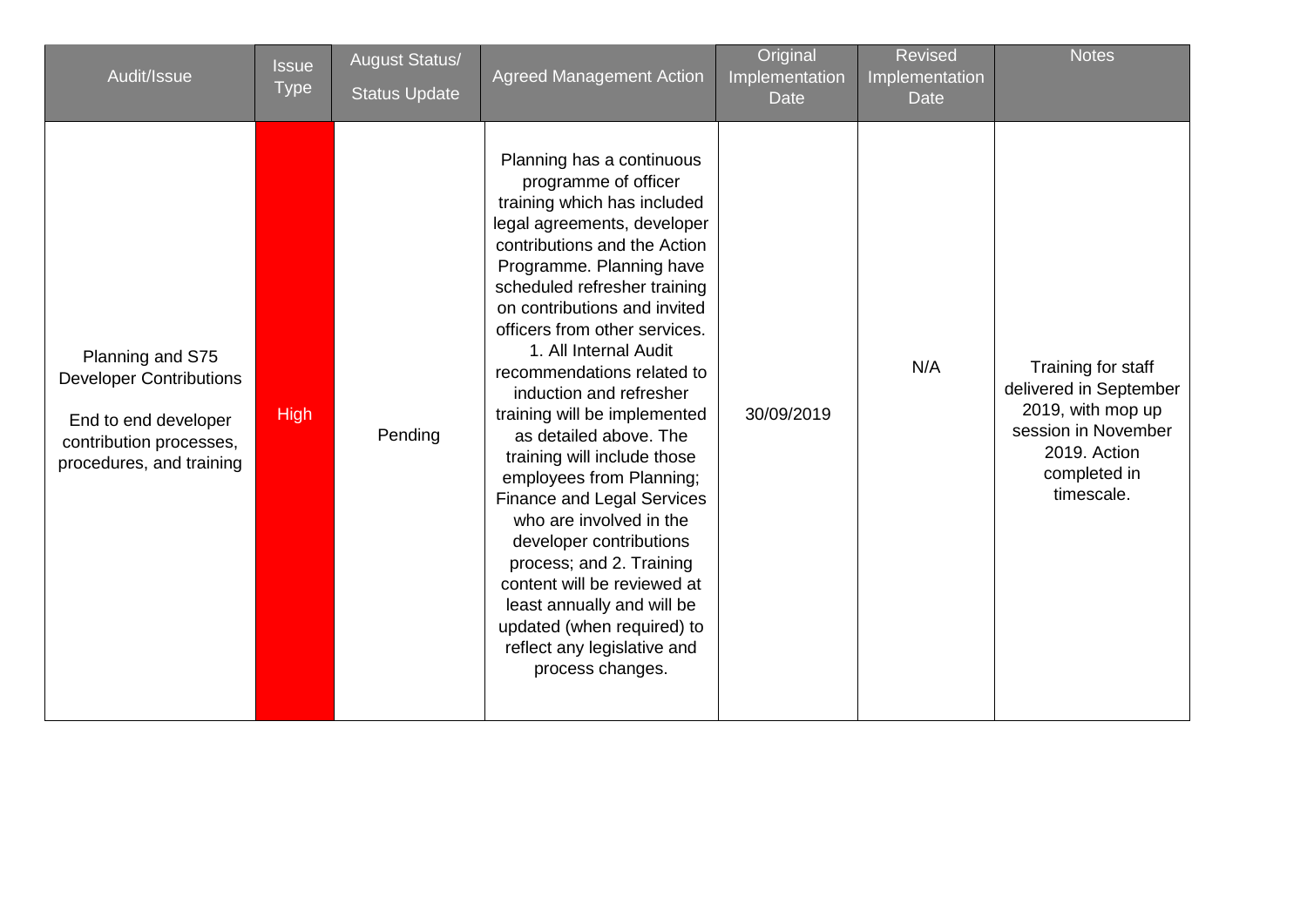| Audit/Issue                                                                            | <b>Issue</b><br><b>Type</b> | <b>August Status/</b><br><b>Status Update</b> | <b>Agreed Management Action</b>                                                                                                                                                                                                                                                                                                                                         | Original<br>Implementation<br><b>Date</b> | <b>Revised</b><br>Implementation<br>Date <sup>'</sup> | <b>Notes</b>                                                                                                                                                          |
|----------------------------------------------------------------------------------------|-----------------------------|-----------------------------------------------|-------------------------------------------------------------------------------------------------------------------------------------------------------------------------------------------------------------------------------------------------------------------------------------------------------------------------------------------------------------------------|-------------------------------------------|-------------------------------------------------------|-----------------------------------------------------------------------------------------------------------------------------------------------------------------------|
| Local Development Plan<br>(LDP)<br><b>Financial Modelling</b>                          | <b>High</b>                 | <b>Started</b>                                | Challenge of infrastructure<br>proposals will be performed<br>at the LDP Action<br>Programme oversight group.<br>Complete and agree<br>Financial Model of 2018<br><b>LDP Action Programme</b><br>Annual Report to CLT and<br><b>Finance and Resources</b><br>Committees; Prepare<br>update to Financial Model in<br>line with next LDP project<br>plan.                 | 31/03/2018                                | 29/05/2020                                            | This action has been<br>delayed to take<br>account of information<br>required from Scottish<br>Government.<br>A revised<br>implementation date<br>has been submitted. |
| Local Development Plan<br>Governance<br>arrangements over<br>infrastructure appraisals | Medium                      | <b>Started</b>                                | Establish and agree<br>appropriate roles, resources<br>and the responsibilities for<br>delivery the above matters<br>as an early action in the<br>project plan for LDP 2.<br>Oversight will be provided<br>by the Project Board to<br>ensure that all individual<br>appraisals performed across<br>Service Areas have applied<br>these recommendations.<br>$(s$ ept 18) | 31/03/2018                                | 29/05/2020                                            | This action has been<br>delayed to take<br>account of information<br>required from Scottish<br>Government.<br>A revised<br>implementation date<br>has been submitted. |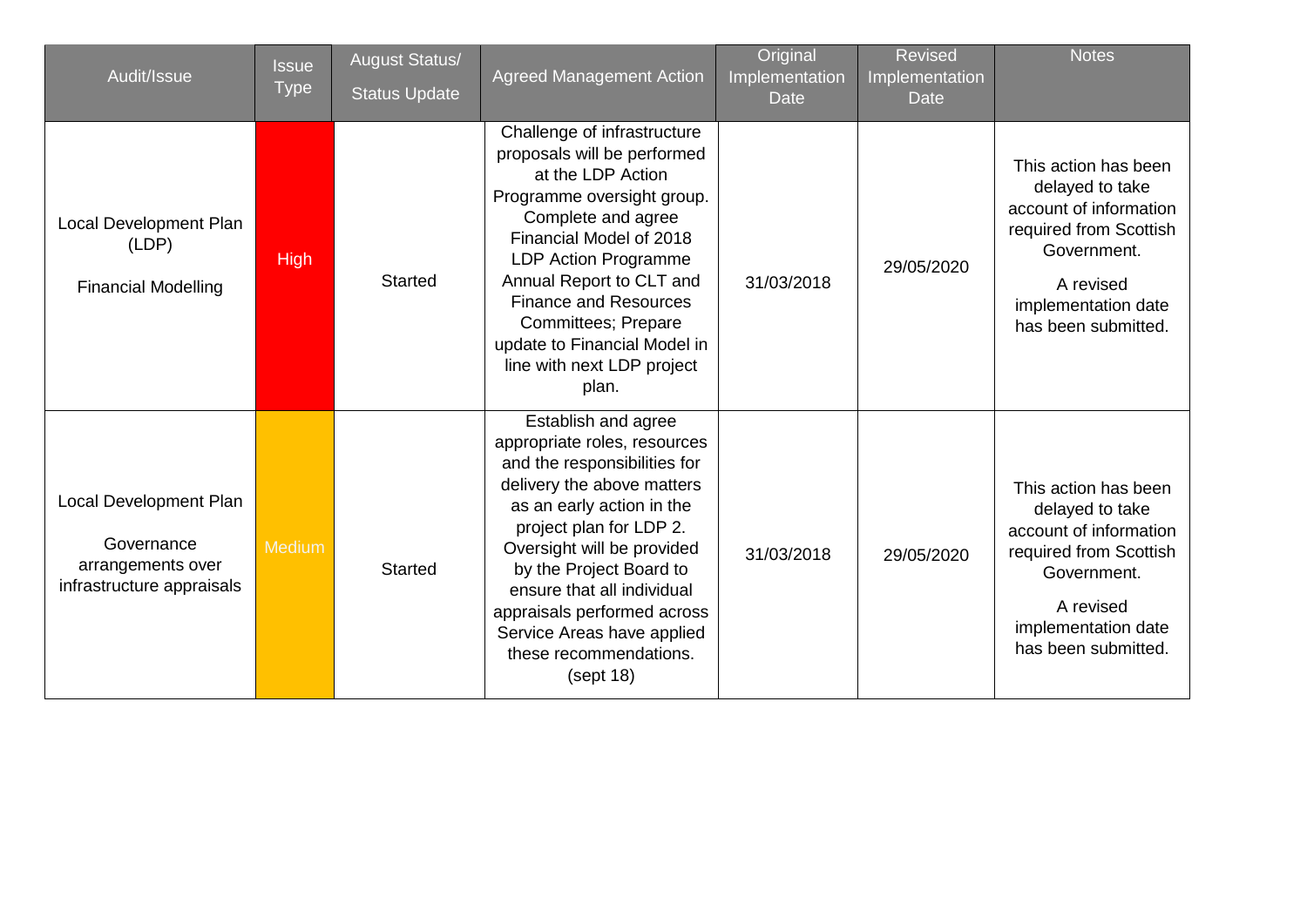#### **Policy and Sustainability**

| Audit/Issue                                                        | <b>Issue</b><br><b>Type</b> | <b>August Status/</b><br><b>Status Update</b> | <b>Agreed Management Action</b>                                                                                                                                                                                                 | Original<br>Implementation<br><b>Date</b> | <b>Revised</b><br>Implementation<br><b>Date</b> | <b>Notes</b>                                                                                                                        |
|--------------------------------------------------------------------|-----------------------------|-----------------------------------------------|---------------------------------------------------------------------------------------------------------------------------------------------------------------------------------------------------------------------------------|-------------------------------------------|-------------------------------------------------|-------------------------------------------------------------------------------------------------------------------------------------|
| <b>Drivers</b><br>Recording and<br>addressing driving<br>incidents | <b>Medium</b>               | Pending                                       | A monthly reconciliation<br>between the incidents<br>reported to Fleet Services<br>and those recorded on SHE<br>will be performed, with line<br>managers advised re any<br>gaps on the SHE system<br>that need to be addressed; | 01/04/2019                                | 30/04/2019                                      | This action remains<br>outstanding and urgent<br>management action is<br>being progressed to<br>address this<br>outstanding action. |
| <b>Drivers</b><br>Recording and<br>addressing driving<br>incidents | <b>Medium</b>               | Pending                                       | Quarterly analysis of driving<br>incidents will be performed<br>and provided to Service<br>Areas with a request that<br>any recurring themes or root<br>causes are incorporated into<br>ongoing driver training;                | 01/02/2019                                | 30/04/2019                                      | This action remains<br>outstanding and urgent<br>management action is<br>being progressed to<br>address this<br>outstanding action. |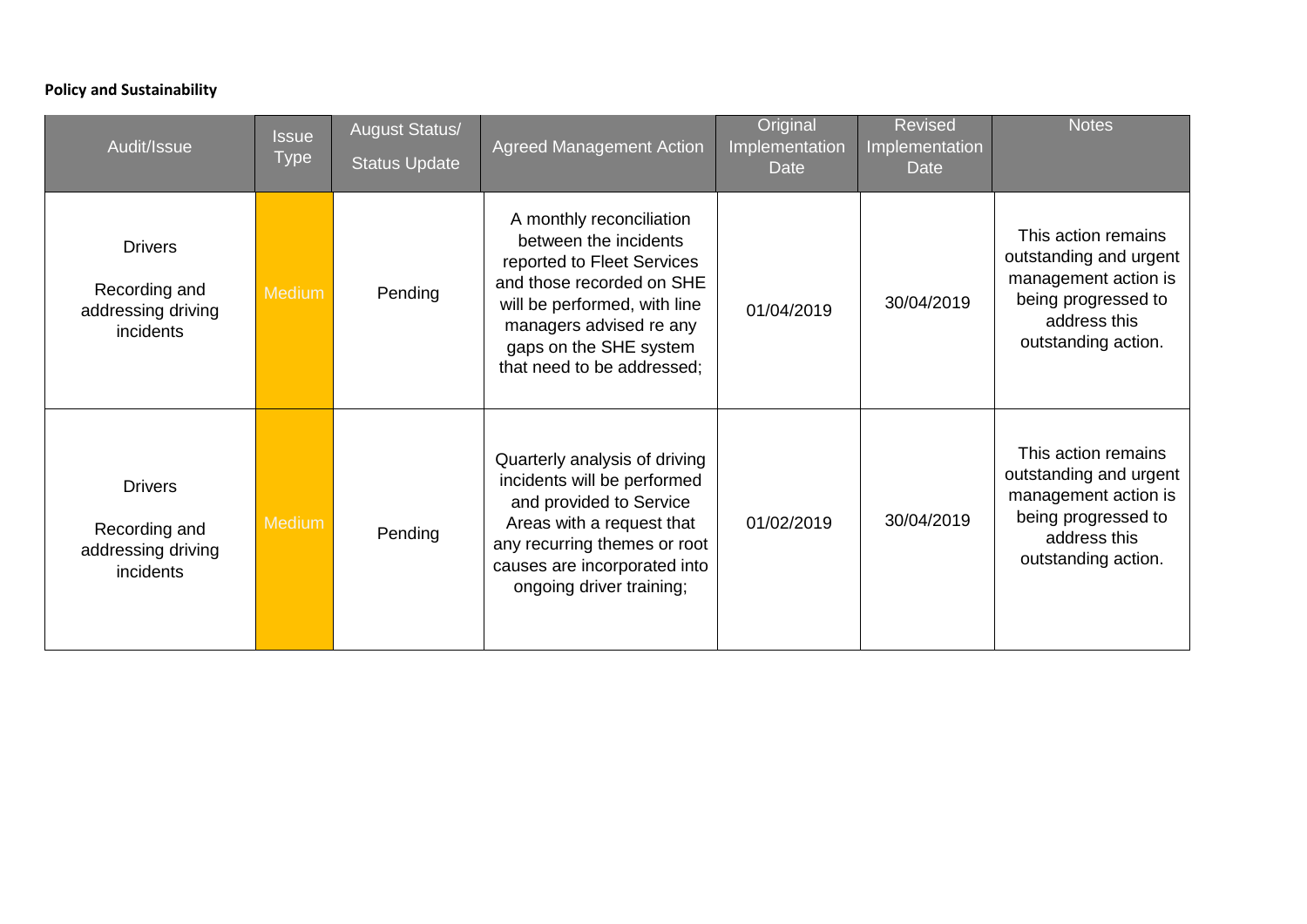| Audit/Issue                                                                            | <b>Issue</b><br><b>Type</b> | <b>August Status/</b><br><b>Status Update</b> | <b>Agreed Management Action</b>                                                                                                                                                                                                                          | Original<br>Implementation<br><b>Date</b> | <b>Revised</b><br>Implementation<br><b>Date</b> | <b>Notes</b>                                                                                                                                                                          |
|----------------------------------------------------------------------------------------|-----------------------------|-----------------------------------------------|----------------------------------------------------------------------------------------------------------------------------------------------------------------------------------------------------------------------------------------------------------|-------------------------------------------|-------------------------------------------------|---------------------------------------------------------------------------------------------------------------------------------------------------------------------------------------|
| <b>Drivers</b><br>Recording and<br>addressing driving<br>incidents                     | <b>Medium</b>               | Pending                                       | Six monthly reporting will be<br>provided to the Corporate<br>Leadership Team (CLT)<br>together with details of<br>relevant actions taken.                                                                                                               | 01/10/2019                                |                                                 | This action remains<br>outstanding and urgent<br>management action is<br>being progressed to<br>address this<br>outstanding action.                                                   |
| <b>Drivers</b><br>Driving Assessments and<br>Training                                  | <b>Medium</b>               | <b>Started</b>                                | The decision will be<br>approved by the CLT and<br>the Corporate Policy and<br>Strategy Committee; and<br>the draft Driving policy and<br>supporting procedures will<br>be updated and<br>implemented;                                                   | 29/03/2019                                | 10/06/2019                                      | This action remains<br>outstanding and urgent<br>management action is<br>being progressed to<br>address this<br>outstanding action.                                                   |
| <b>Drivers</b><br>Management and use of<br><b>Driver Permits and fuel</b><br>FOB cards | <b>Medium</b>               | <b>Started</b>                                | On a driver's last working<br>day, the line manager will<br>recover the leavers driving<br>permit and fuel FOB and<br>return those to Fleet<br>Services, driving permits will<br>be cancelled and destroyed,<br>with details removed from<br>the system; | 01/04/2019                                | 31/12/2019                                      | A revised<br>implementation date<br>has been submitted as<br>management have<br>assessed that it was<br>not possible to<br>implement this action<br>within the original<br>timescale. |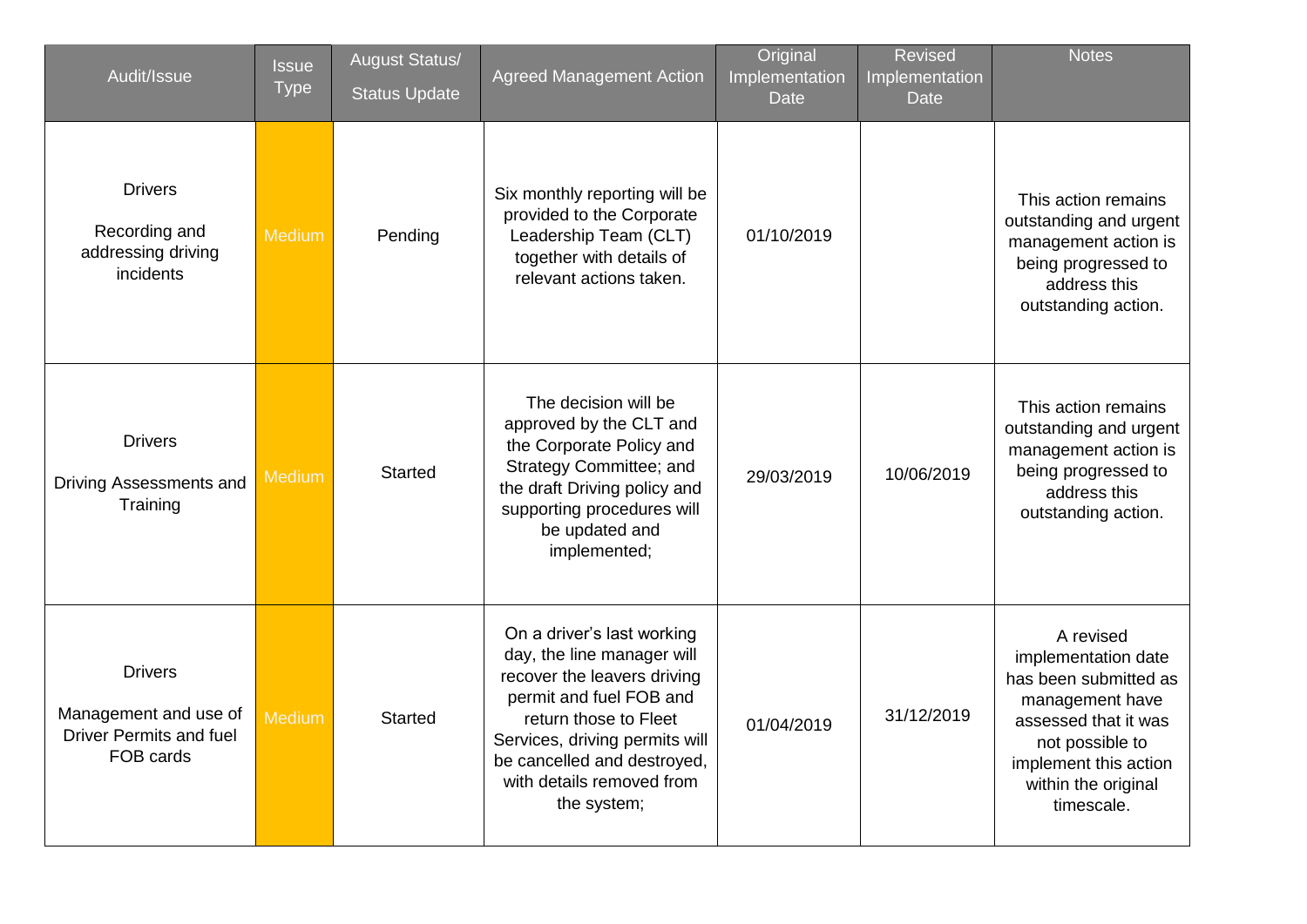| Audit/Issue                                                                                                           | <b>Issue</b><br><b>Type</b> | <b>August Status/</b><br><b>Status Update</b> | <b>Agreed Management Action</b>                                                                                                                                                                                                                                         | Original<br>Implementation<br>Date <sup>'</sup> | <b>Revised</b><br>Implementation<br><b>Date</b> | <b>Notes</b>                                                                                                                                                                                                                                                    |
|-----------------------------------------------------------------------------------------------------------------------|-----------------------------|-----------------------------------------------|-------------------------------------------------------------------------------------------------------------------------------------------------------------------------------------------------------------------------------------------------------------------------|-------------------------------------------------|-------------------------------------------------|-----------------------------------------------------------------------------------------------------------------------------------------------------------------------------------------------------------------------------------------------------------------|
| <b>Drivers</b><br>Management and use of<br><b>Driver Permits and fuel</b><br>FOB cards                                | <b>Medium</b>               | <b>Started</b>                                | Fleet Services will perform<br>an exercise to remove all<br>historic leavers from their<br>database and advise the<br>external third party who<br>performs the annual licence<br>checks to ensure that no<br>subsequent checks are<br>performed on former<br>employees. | 01/02/2019                                      | 31/12/2019                                      | A revised<br>implementation date<br>has been submitted as<br>management have<br>assessed that it was<br>not possible to<br>implement this action<br>within the original<br>timescale.                                                                           |
| <b>Drivers</b><br>Ongoing compliance with<br>driving hours regulations                                                | Medium                      | <b>Started</b>                                | <b>Fleet Services will reconcile</b><br>its records of<br>Council/agency drivers and<br>their line managers with HR<br>records on a quarterly basis<br>to ensure that it is complete<br>and accurate.                                                                   | 01/02/2019                                      | 31/10/2019                                      | A revised<br>implementation date<br>has been submitted as<br>management have<br>assessed that it was<br>not possible to<br>implement this action<br>within the original<br>timescale.                                                                           |
| <b>Historic Unimplemented</b><br>Findings<br>ED1501 Issue 1<br>Resource risk with<br>delivering the SEAP<br>programme | Medium                      | Recommendation<br>1a<br><b>Started</b>        | (i) The Communications<br>Plan will be rolled out.                                                                                                                                                                                                                      | 31/01/2016                                      | 31/12/2019                                      | The original<br>management action<br>agreed on this has not<br>been progressed in the<br>manner envisaged. In<br>implementing this<br>action, consideration<br>must be given the<br>Council's overall<br>approach to<br>Sustainability. It is<br>envisaged that |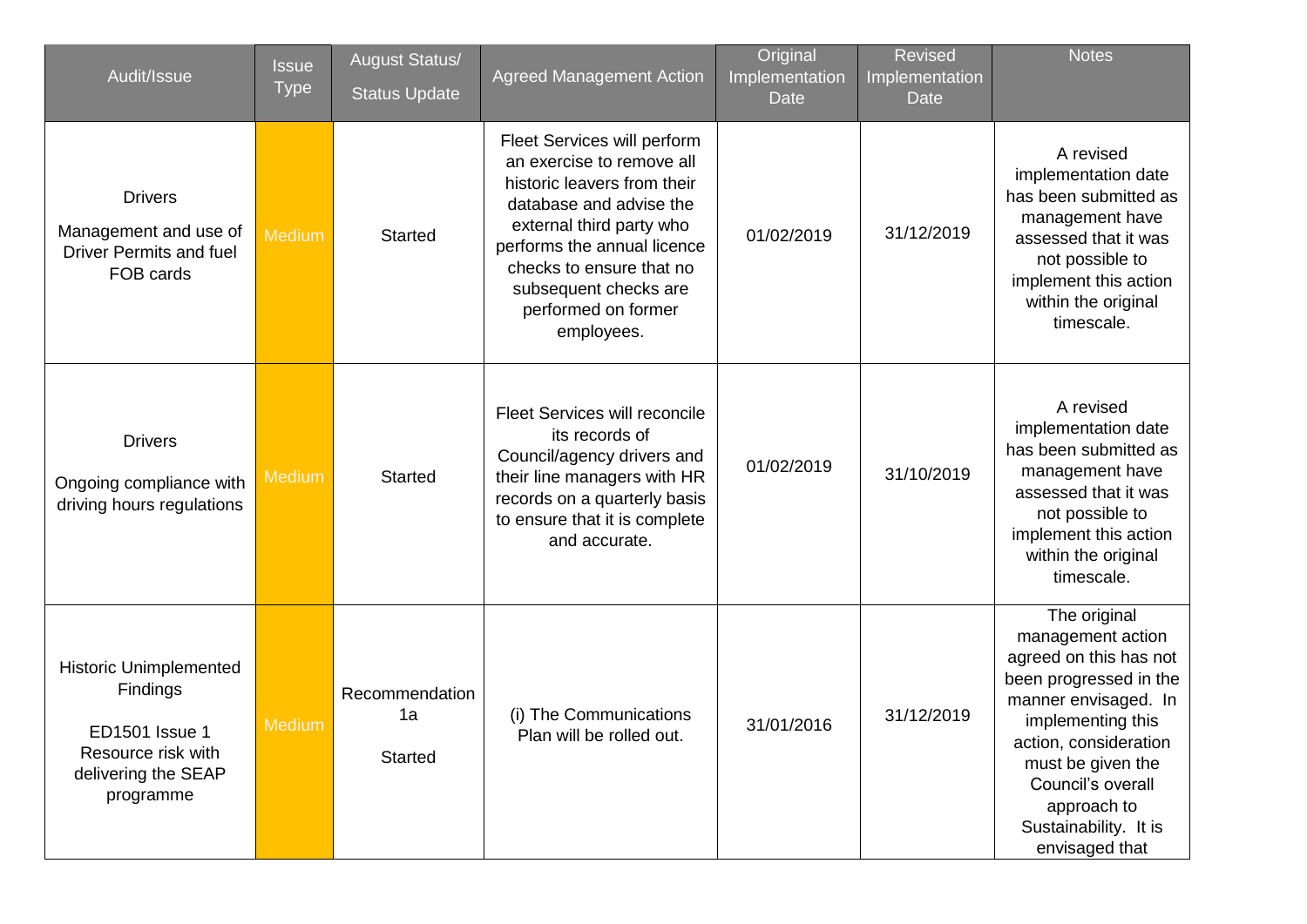| Audit/Issue                                                                                                                                                                                            | <b>Issue</b><br><b>Type</b> | <b>August Status/</b><br><b>Status Update</b>      | <b>Agreed Management Action</b>                                                                                                                                                                                                                                                                                                                                                  | Original<br>Implementation<br><b>Date</b> | <b>Revised</b><br>Implementation<br><b>Date</b> | <b>Notes</b>                                                                                                                                                                                                                                                                                                                                                                            |
|--------------------------------------------------------------------------------------------------------------------------------------------------------------------------------------------------------|-----------------------------|----------------------------------------------------|----------------------------------------------------------------------------------------------------------------------------------------------------------------------------------------------------------------------------------------------------------------------------------------------------------------------------------------------------------------------------------|-------------------------------------------|-------------------------------------------------|-----------------------------------------------------------------------------------------------------------------------------------------------------------------------------------------------------------------------------------------------------------------------------------------------------------------------------------------------------------------------------------------|
|                                                                                                                                                                                                        |                             |                                                    |                                                                                                                                                                                                                                                                                                                                                                                  |                                           |                                                 | evidence to explain the<br>progress with this<br>action will be submitted<br>to Internal Audit in<br>early December.                                                                                                                                                                                                                                                                    |
| <b>Historic Unimplemented</b><br><b>Findings</b><br><b>ED1501</b> Issue 1<br>Resource risk with<br>delivering the SEAP<br>programme<br>Paul Lawrence,<br><b>Executive Director of</b><br>Place and SRO | <b>Medium</b>               | Recommendation<br>1 <sub>b</sub><br><b>Started</b> | (ii) A risk register will be<br>developed as part of the<br>reporting to Committee.<br>Resourcing the Sustainable<br>Energy Action Plan (SEAP)<br>is still an ongoing concern.<br>As the Council<br><b>Transformation Programme</b><br>progresses, it will be crucial<br>to ensure existing resources<br>are in place (as far as<br>possible) to ensure delivery<br>of the SEAP. | 30/04/2016                                | 31/12/2019                                      | The original<br>management action<br>agreed on this has not<br>been progressed in the<br>manner envisaged. In<br>implementing this<br>action, consideration<br>must be given the<br>Council's overall<br>approach to<br>Sustainability. It is<br>envisaged that<br>evidence to explain the<br>progress with this<br>action will be submitted<br>to Internal Audit in<br>early December. |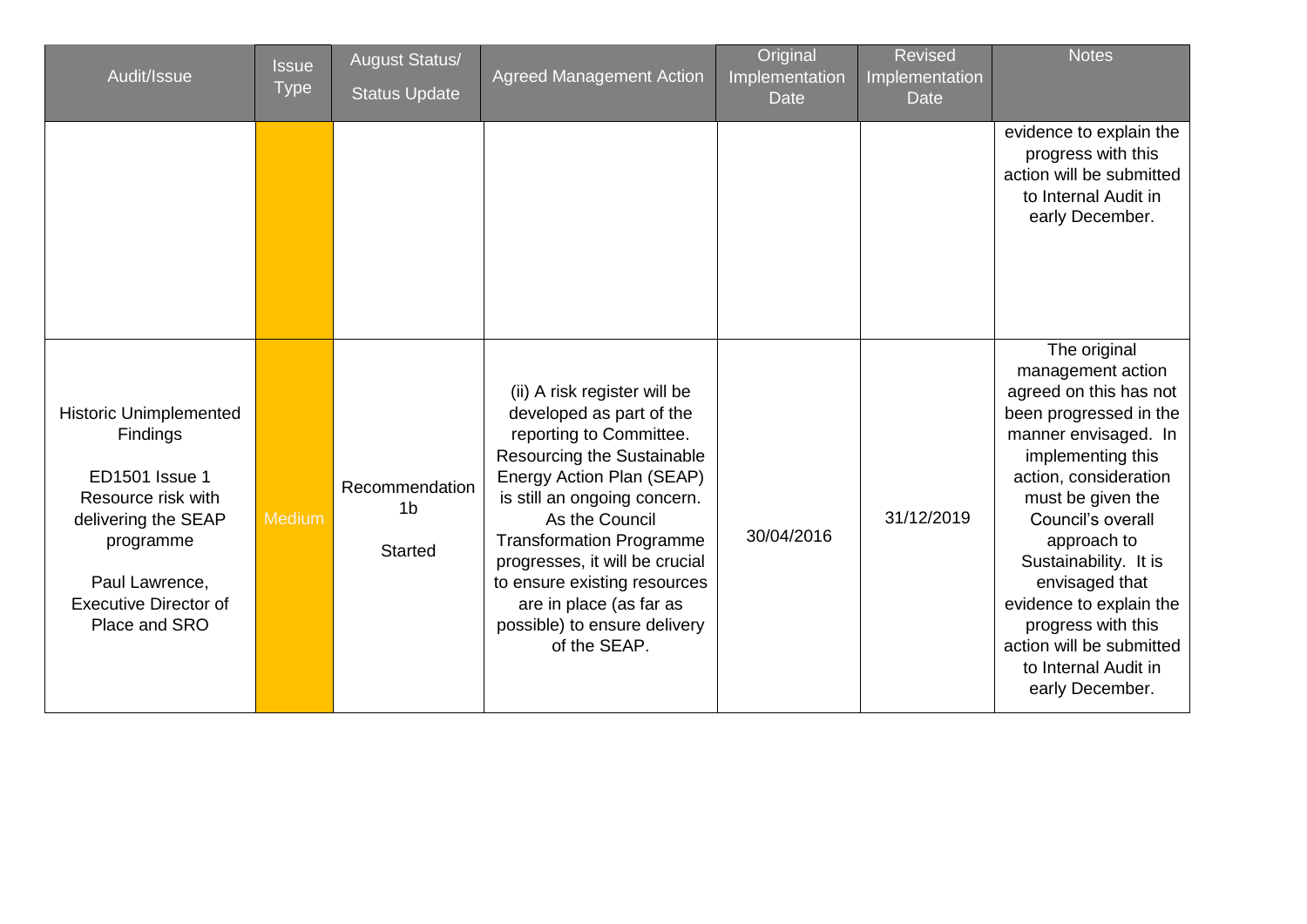#### **Cross-Committee (Cross-Directorate)**

| Audit/Issue                                                                    | <b>Issue</b><br><b>Type</b> | <b>August Status/</b><br><b>Status Update</b> | <b>Agreed Management Action</b>                                                                                                                                                                                                                                                                                                                                                                                                                                                                                                                                                                                       | Original<br>Implementation<br>Date | <b>Revised</b><br>Implementation<br>Date | <b>Notes</b>                                                                                                                                                                                                                                                                                                                                                        |
|--------------------------------------------------------------------------------|-----------------------------|-----------------------------------------------|-----------------------------------------------------------------------------------------------------------------------------------------------------------------------------------------------------------------------------------------------------------------------------------------------------------------------------------------------------------------------------------------------------------------------------------------------------------------------------------------------------------------------------------------------------------------------------------------------------------------------|------------------------------------|------------------------------------------|---------------------------------------------------------------------------------------------------------------------------------------------------------------------------------------------------------------------------------------------------------------------------------------------------------------------------------------------------------------------|
| <b>Resilience and Business</b><br>Continuity<br>Resilience<br>responsibilities | <b>High</b>                 | <b>Started</b>                                | Operational resilience<br>responsibilities for<br>completion and ongoing<br>maintenance of Directorate<br>and Service Area Business<br>Impact Assessments;<br>Resilience plans; and<br>coordination of resilience<br>tests in conjunction with the<br>Resilience team will be<br>clearly defined and<br>allocated. The total number<br>of employees with<br>operational resilience<br>responsibilities will be<br>determined with reference to<br>the volume of business<br>impact assessments and<br>resilience plans that require<br>to be completed and<br>maintained to support<br>recovery of critical services. | 20/12/2018                         | 11/12/2020                               | This action relates to<br>an audit of the<br>Council's approach to<br>Resilience. Following<br>discussion between<br>colleagues in the<br>Resilience and Internal<br>Audit team, a revised<br>implementation date<br>has been agreed.<br>Implementation of this<br>action relies on<br>services working<br>closely with the<br><b>Council's Resilience</b><br>team. |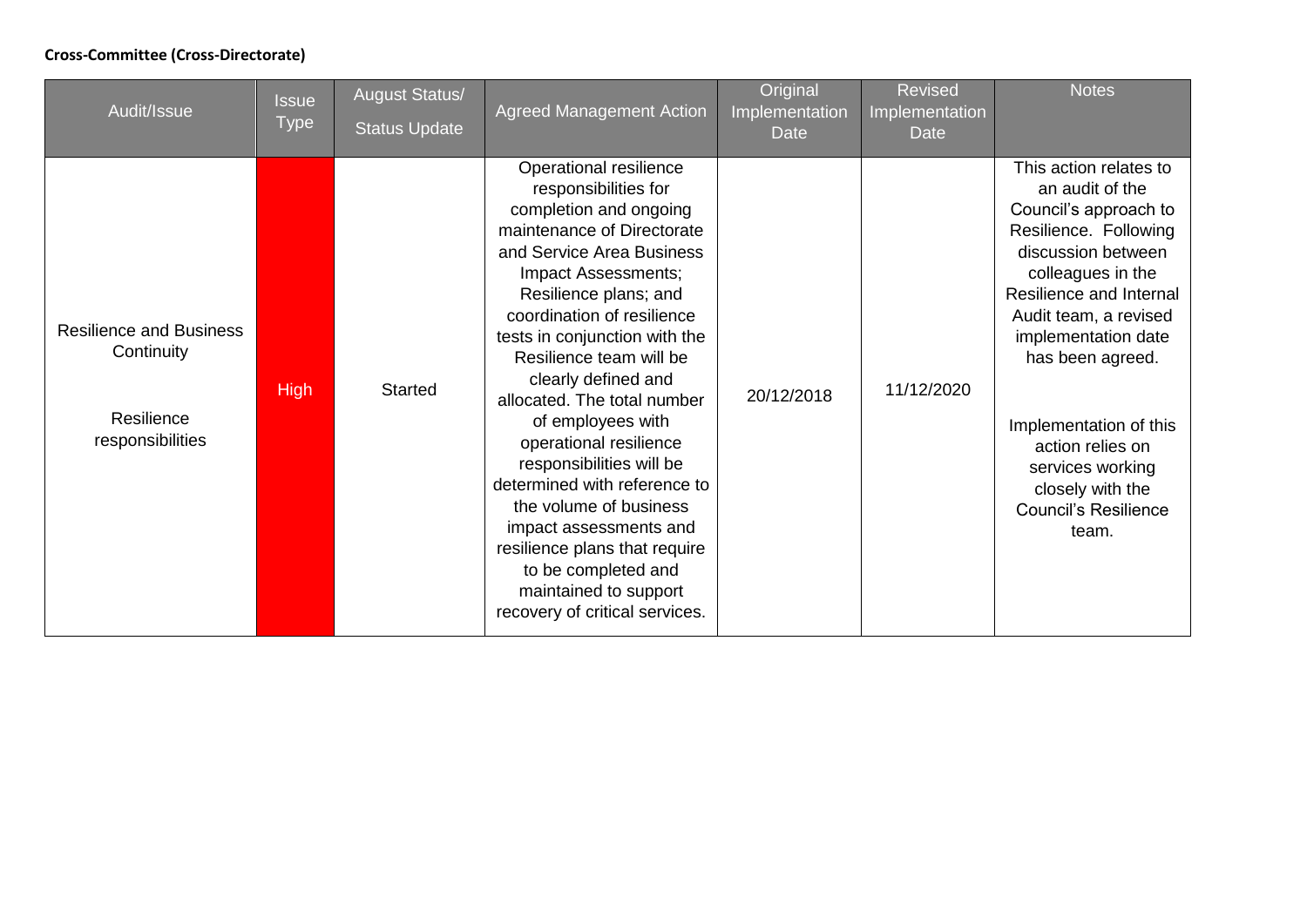| Audit/Issue                                                                                               | Issue<br><b>Type</b> | <b>August Status/</b><br><b>Status Update</b> | <b>Agreed Management Action</b>                                                                                                                                                                                                                                                                                                                                                                                                                                                                                                                           | Original<br>Implementation<br>Date | <b>Revised</b><br>Implementation<br>Date | <b>Notes</b>                                                                                                                                                                                             |
|-----------------------------------------------------------------------------------------------------------|----------------------|-----------------------------------------------|-----------------------------------------------------------------------------------------------------------------------------------------------------------------------------------------------------------------------------------------------------------------------------------------------------------------------------------------------------------------------------------------------------------------------------------------------------------------------------------------------------------------------------------------------------------|------------------------------------|------------------------------------------|----------------------------------------------------------------------------------------------------------------------------------------------------------------------------------------------------------|
| <b>Resilience and Business</b><br>Continuity<br>Objectives for operational<br>resilience responsibilities | <b>High</b>          | <b>Started</b>                                | Corporate; management;<br>and team member<br>objectives for operational<br>resilience responsibilities<br>(for example completion of<br><b>Service Area Business</b><br>Impact Assessments;<br>Resilience Plans; and<br>coordination of Resilience<br>tests) will be established,<br>with ongoing oversight<br>performed by Directors and<br>Heads of Service to confirm<br>that these are being<br>effectively delivered to<br>support the resilience<br>responses included in both<br>the Directorate and<br>Council's annual<br>governance statements. | 31/07/2019                         | N/A                                      | Implementation of this<br>action relies on<br>services working<br>closely with the<br><b>Council's Resilience</b><br>team.<br>This action remains<br>outstanding but is<br>being urgently<br>progressed. |